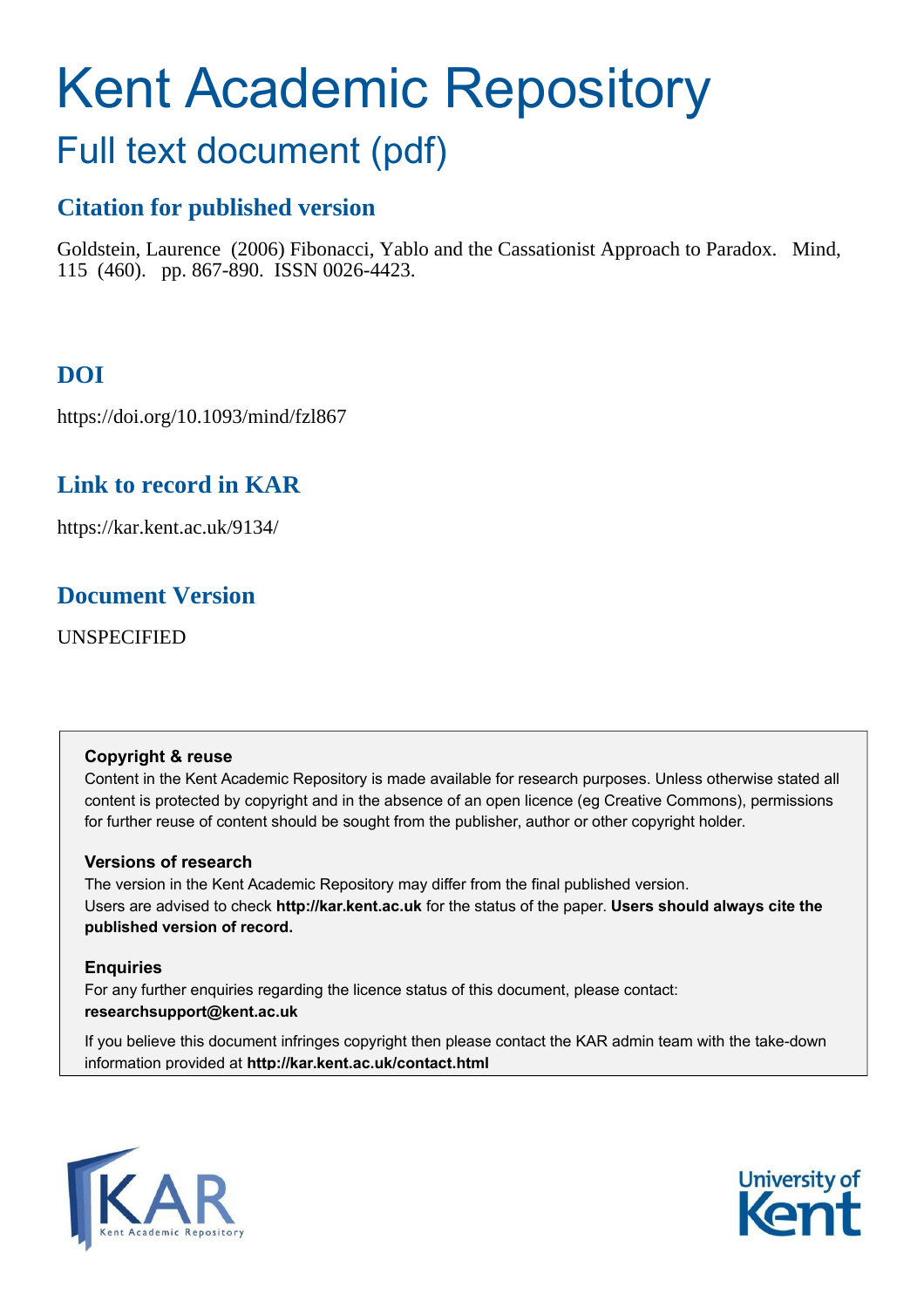#### **Fibonacci, Yablo and the Cassationist Approach to Paradox**

#### LAURENCE GOLDSTEIN

A syntactically correct number-specification may fail to specify any number due to *underspecification.* For similar reasons, although each sentence in the Yablo sequence is syntactically perfect, none yields a statement with any truth-value. As is true of all members of the Liar family, the sentences in the Yablo sequence are so constructed that the specification of their truth-conditions is vacuous; the Yablo sentences fail to yield statements. The 'revenge' problem is easily defused. The solution to the semantical paradoxes offered here revives the mediaeval *cassatio*  approach, one that largely disappeared due to its incomprehending rejection by influential contemporary writers such as William Shyreswood and Thomas Bradwardine. The diagnosis readily extends to the set-theoretic paradoxes.

#### **1. Variations on Fibonacci**

The Fibonacci series 1, 1, 2, 3, 5, 8, 13, 21, 34, 55…. has many beautiful and fascinating properties. It is an infinite series of numbers in which each term is the sum of its two immediate predecessors:  $Fib[i] = Fib[i-2] + Fib[i-1]$ . Yablo's Paradox, which is a hard, or 'strengthened' version of the Liar, consists of an infinite sequence of sentences, each saying of all its successors that they are not true (Yablo 1985; 1993). I hope to show that there is an interesting connection between the series and the sequence. There is nothing paradoxical about the series, but the sequence is paradoxical, and I want to claim that, once the connection is made, the paradox is swiftly solved. The solution, of course, carries over to simpler and standard versions of the Liar.

Each member of the Fibonacci series 'remembers', and sums, its immediate two predecessors. Series constructed on the same general principle, but with better memories, are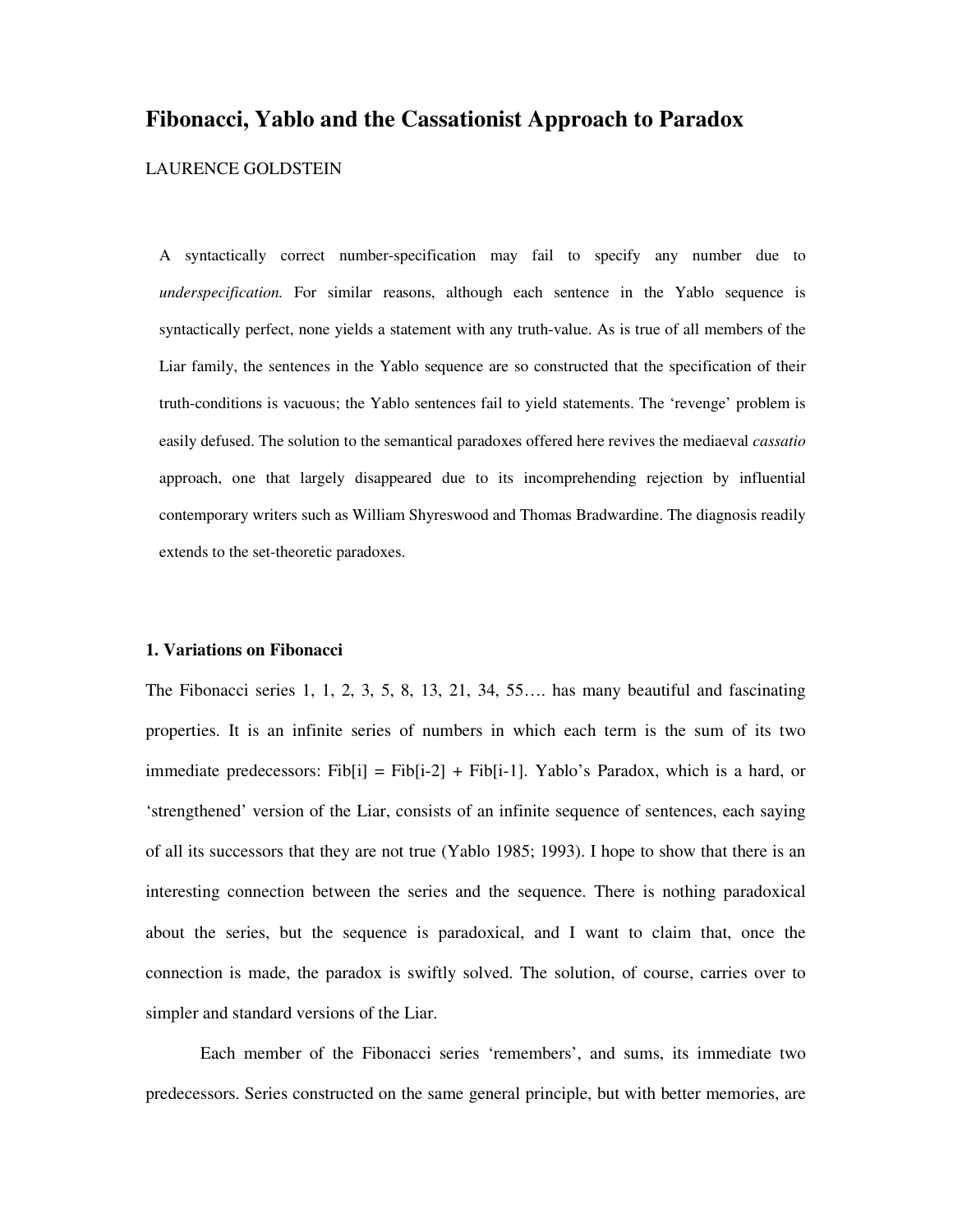invariably less interesting than Fibonacci's original. In the 'total recall' series, where each member sums *all* of its predecessors, the first two members are identical and any member after that is simply twice its predecessor. One can also have 'soothsayer' or 'forward-looking' variants of Fibonacci. For example, the series in which each member is the sum of its immediate two *successors* is just the Fibonacci series in reverse.

One way to manufacture an extremely boring variant of Fibonacci is to go Boolean, using a binary arithmetic in which addition ('+') is defined by the following matrix: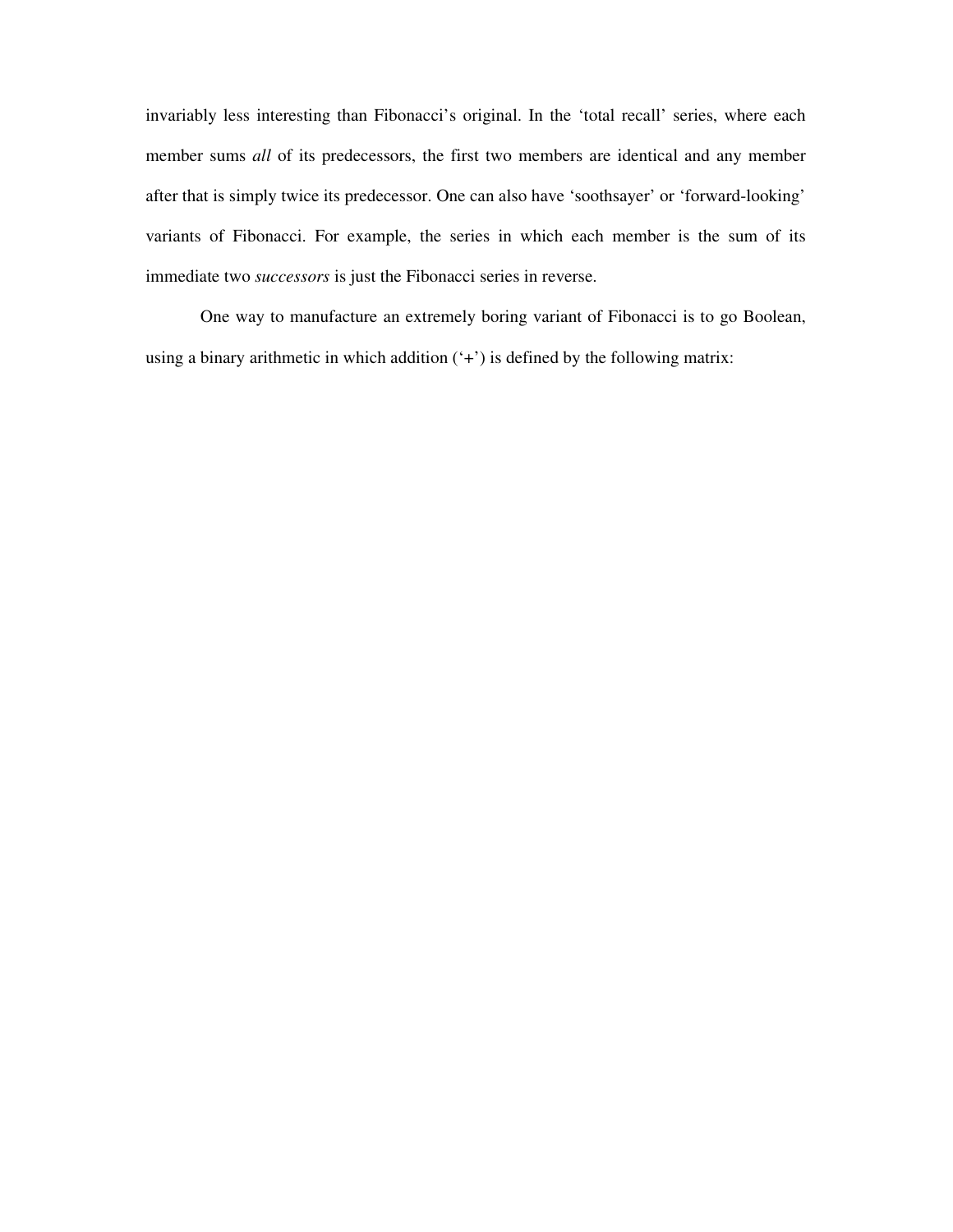| X                | y              | $x + y$        |
|------------------|----------------|----------------|
| $\mathbf{1}$     | $\mathbf{1}$   | $\overline{0}$ |
| $\mathbf{1}$     | $\overline{0}$ | 1              |
| $\boldsymbol{0}$ | $\mathbf{1}$   | $\mathbf{1}$   |
| 0                | 0              | 0              |

The Boolean Fibonacci, in which each member is the Boolean sum (as defined above) of its immediate two predecessors, is:

1

1

0

1

1

0

.

.

.

.

Unlike Fibonacci's series, or the related 'Golden String',  $\frac{1}{1}$  this series is repetitive — it is an infinite repetition of a three-digit pattern.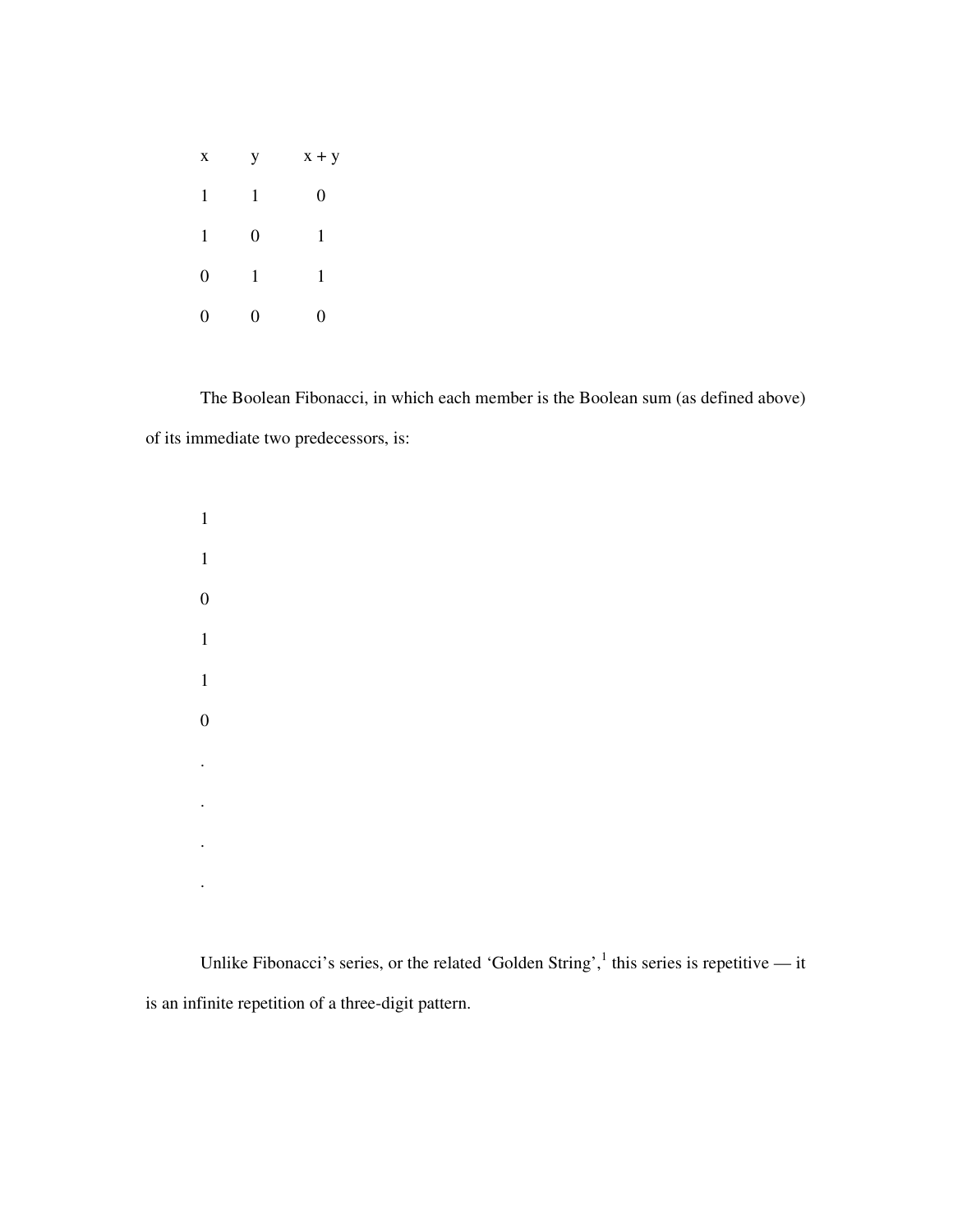#### **2. From arithmetic to logic**

Let us represent the classical truth-values 'true' and 'false' by the binary digits '0' and '1' respectively. Then val  $(\neg p) = 1 - \text{val}(p)$ , and classical disjunction translates as Boolean multiplication, val (p v q) = val (p) x val (q). All of the classical truth-functional connectives can be interpreted as Boolean functions. Since classical semantics has this arithmetic interpretation, we might entertain the thought that there is some counterpart in classical logic to the Boolean Fibonacci. Consider, then, an infinite sequence of statements, each one of which reads 'Both of the next two statements are not true'. We shall call this the Fibber2acci sequence (the '2' is there as a reminder that each member says something about the next *two* statements). Let 'S<sub>i</sub>' abbreviate the name of the ith statement in the sequence. Now construct a value table for the sequence (I show only the first five rows):

| $S_1$          |                     |   |        |
|----------------|---------------------|---|--------|
| $\mathbf{S}_2$ | Ł<br>$\overline{0}$ | π |        |
| $S_3$          |                     |   |        |
| $\mathbf{S}_4$ |                     |   | $\ast$ |
| $S_5$          |                     |   |        |

The first point to note is that, where any statement  $S_i$  has the value 0 (i.e., 'true') this requires that both  $S_{i+1}$  and  $S_{i+2}$  are not true; both have value 1. Further, since, under this assumption,  $S_{i+1}$  is not true, and what it says is that the two statements succeeding it are not true, it follows that at least one of those statements must be true, and since, as we have already worked out,  $S_{i+2}$  is not true, it must be  $S_{i+3}$  that is true. And now this reasoning repeats: since  $S_{i+3}$  is true, the two statements following it are untrue etc.. Thus, it is easy to trace the consequence of any statement in the sequence being true. If some statement in the sequence  $(say S<sub>1</sub>)$  is not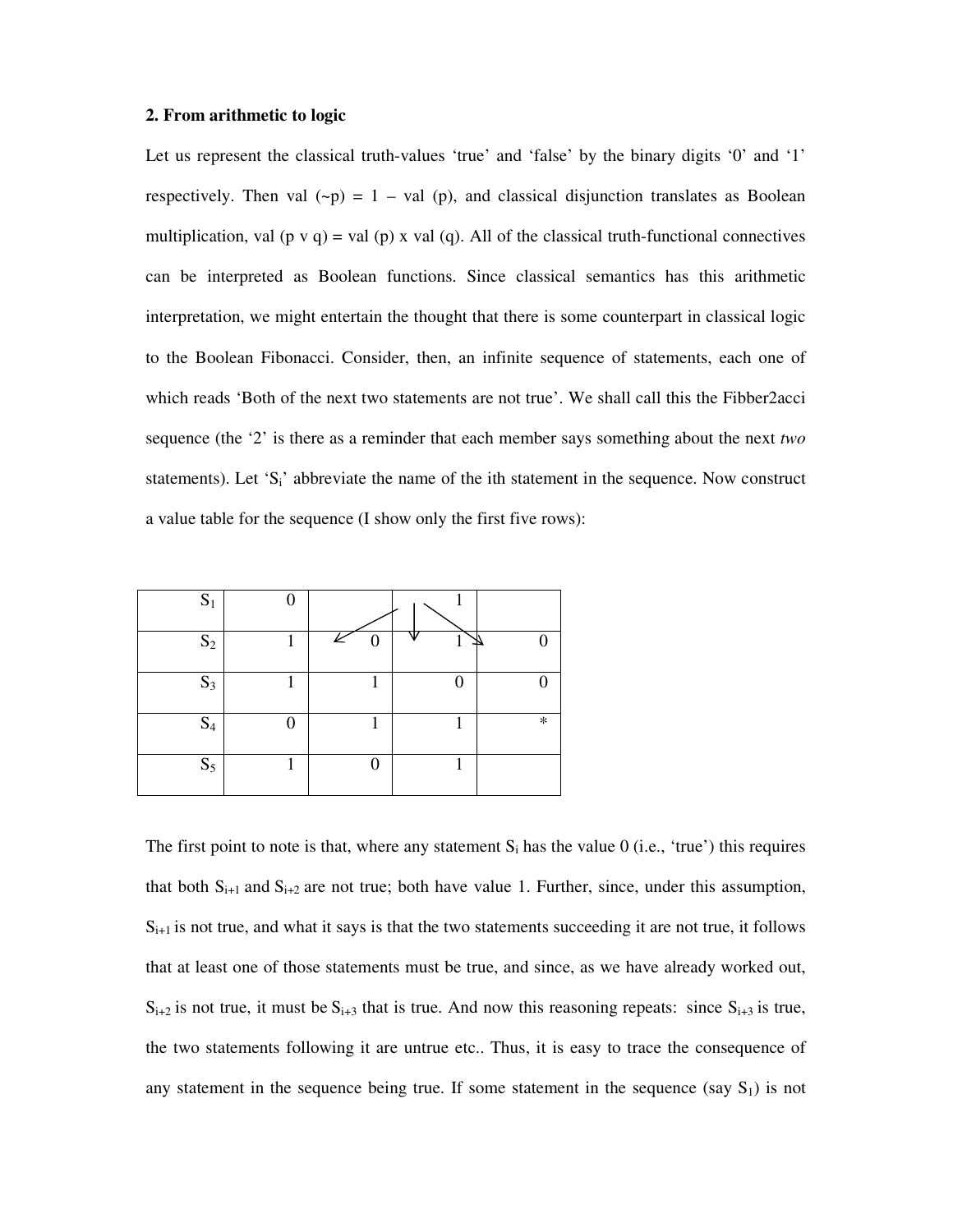true, i.e., that it is not the case that the two statements following it are not true, then we have to consider the three possibilities indicated by the three branches at the right of the table. However, the rightmost branch is not a live option since, as we have already shown, a statement with value 0 must be followed by two with value 1. Therefore there are just three columns in the table, and each displays the '011' pattern. So the Fibber2acci has a Boolean Fibonacci evaluation table. This result, though pretty, has no deep theoretical significance, but it is worth remarking here on an oddity to which we shall return later. Although, all the token sentences in the Fibber2acci are identical and, in a clear sense, each appears to say the same thing (viz. just that both of the statements following it are not true), the evaluation table indicates that it is not the case that all of the statements in the series have the same truthvalue.

#### **3. The Yablo sequence**

For a more far-reaching conclusion, we now turn to Yablo's sequence of sentences. It is a total foresight sequence, since each of the constituent sentences is about *all* of the subsequent ones:

- $Y_1$ : For all integers n>1,  $Y_n$  is not true.
- $Y_2$ : For all integers n>2,  $Y_n$  is not true.
- $Y_3$ : For all integers n>3,  $Y_n$  is not true.

………………………………………………… ……………………………………….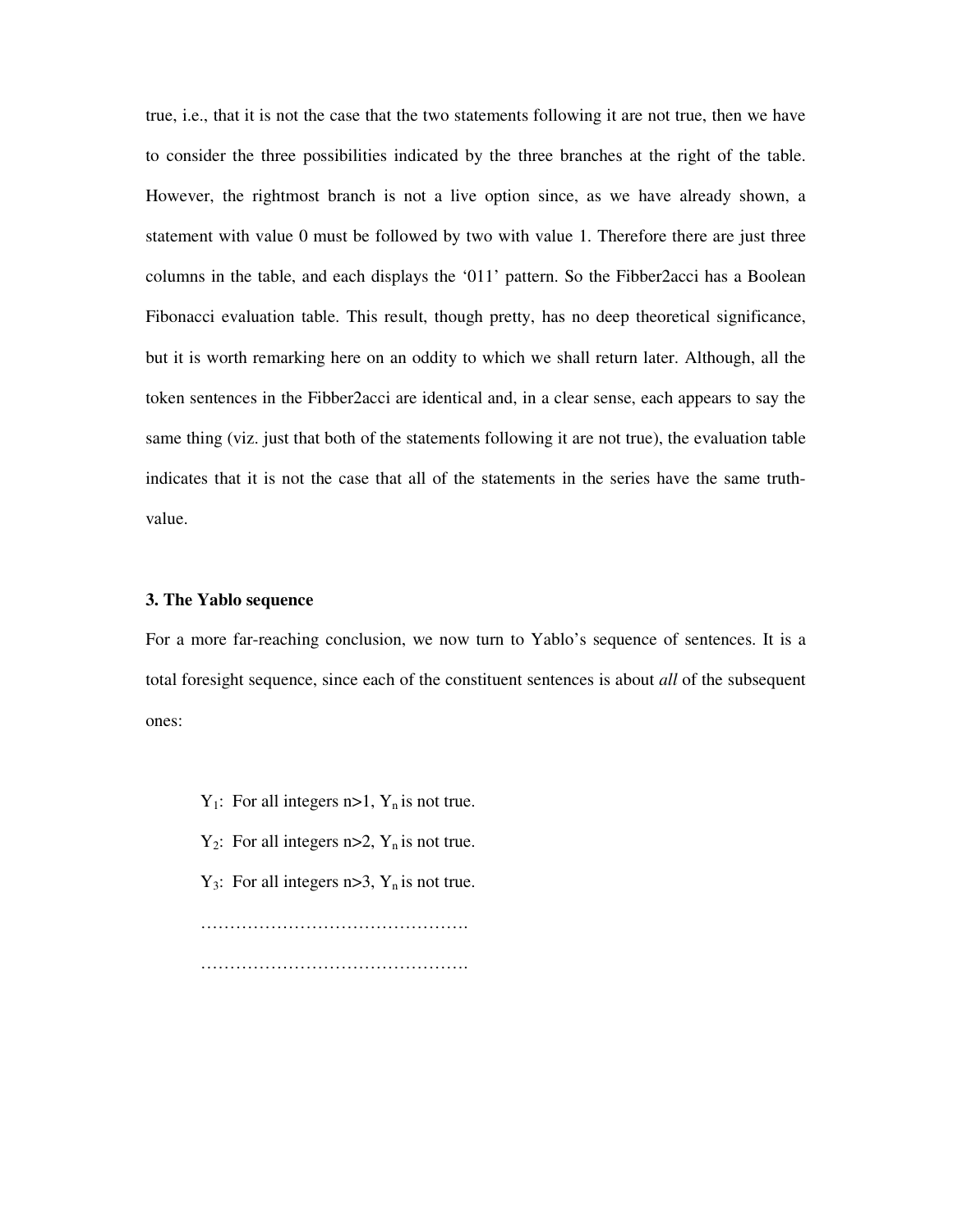A typical member  $Y_k$  is 'For all integers n>k,  $Y_n$  is not true'. The Yablo sequence is paradoxical. This may be proved formally and can be illustrated graphically by means of a value table (only the first ten rows of which are here displayed):

| $\overline{Y_1}$    | $\overline{0}$      | $\overline{1}$ |
|---------------------|---------------------|----------------|
| $\overline{Y_2}$    | $\overline{1}$      |                |
| $\overline{Y_3}$    | $\overline{1}$      |                |
|                     |                     |                |
| $\overline{Y_4}$    | $\overline{1}$      |                |
|                     |                     |                |
| $\overline{Y_5}$    | $\overline{1}$      |                |
|                     |                     |                |
| $\overline{Y_6}$    | $\overline{1}$      | $\overline{0}$ |
|                     |                     |                |
| $\overline{Y_7}$    | $\overline{1}$      |                |
|                     |                     |                |
| $\overline{Y_8}$    | $\overline{1}$      |                |
|                     | $\overline{0}$<br>× |                |
| $\overline{Y_9}$    | $\overline{1}$      |                |
| $\overline{Y_{10}}$ | $\overline{1}$      |                |

If  $Y_1$  has value 0 ('true'), as shown in the middle column of the first row, then all subsequent statements in the sequence must be not true. In particular,  $Y_2$  is not true. But since  $Y_2$  says that all statements subsequent to it are not true, at least one of them (e.g.  $Y_8$ ) must be true and that is inconsistent with the result already obtained that, under the assumption that the first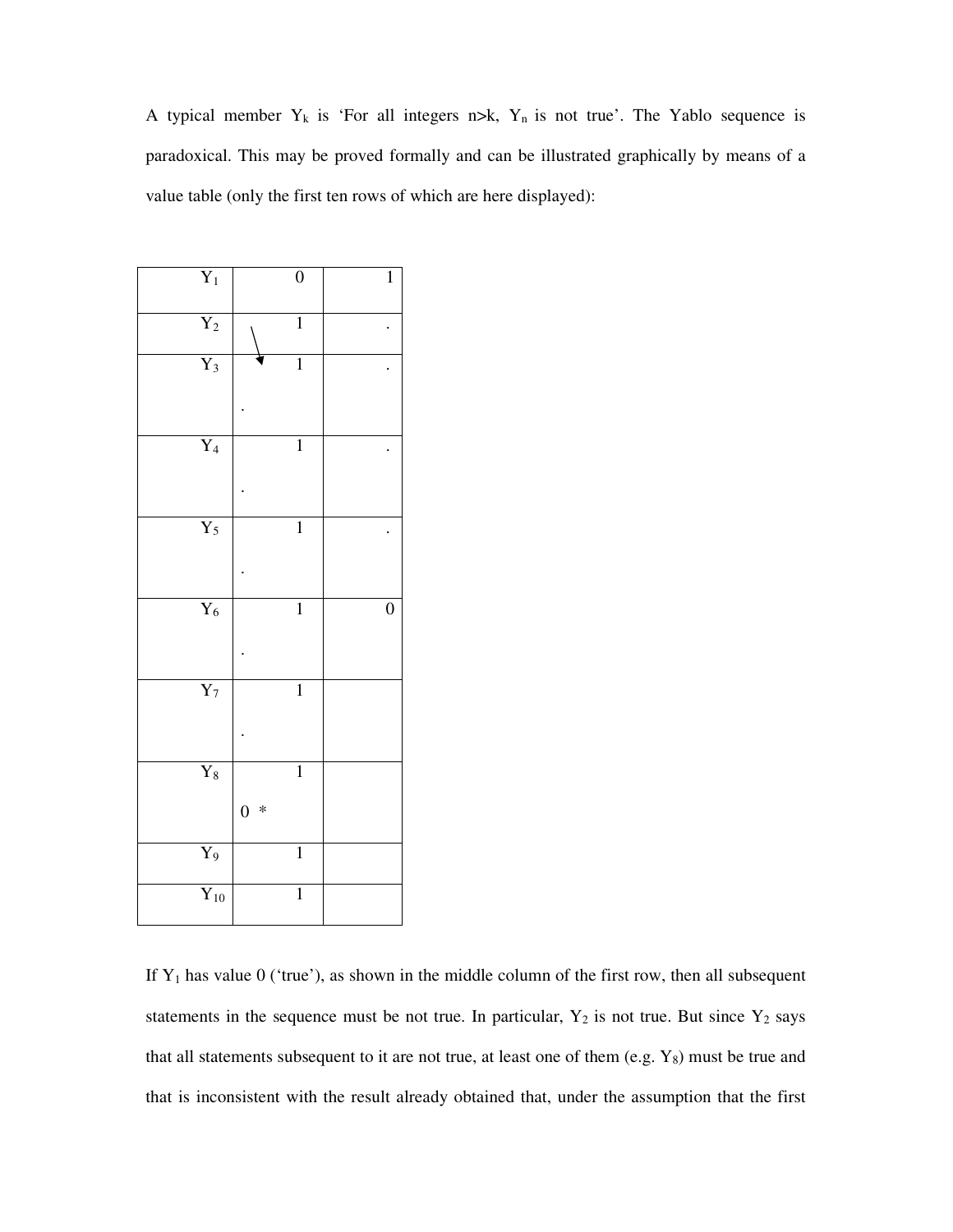statement in the sequence is true,  $all$  of the rest must be not true. Hence, by *reductio*,  $Y_1$  is not true. However, if  $Y_1$  is false, as shown in the last column of the first row, that means that at least one statement in the sequence (e.g.  $Y_6$ ) must be true. But now we can reason about *that* statement's truth and derive a contradiction in just the same way as we reasoned to a contradiction from the assumption that  $Y_1$  was true. Hence, the assumption that  $Y_1$  is false equally cannot be sustained.

We talk about Yablo's *Paradox*, but it should be pointed out that all we have so far shown is that  $Y_1$  cannot be true and also that  $Y_1$  cannot be false. Now there would be a paradox only if we had independent grounds for saying that  $Y_1$  must be true or false, as classical semantics requires. There certainly seem to be such grounds, because all sentences in the Yablo sequence are well-formed, and each is intelligible — after all, each appears just to say that all subsequent statements in the sequence are not true. It is because we understand the sentences in the sequence that we can reason about them, infer contradiction and so on. However, that a sentence is meaningful does not entail that it can be used to make a truthvalued statement,<sup>2</sup> and this may be the case with sentences in the Yablo sequence. Let us go back to the Fibonacci series to see if it can throw some light on our problem.

Earlier on, we pretended to give a proper characterization of the Fibonacci series. But that characterization was incomplete; all we said was that  $Fib[i] = Fib[i-2] + Fib[i-1]$ . Clearly we cannot assign any numerical values to any member of the series unless we first specify Fib[1] and Fib[2], or at least first stipulate a value for at least two members of the series. For different stipulations, one obviously gets different series; without such stipulation all we have is a class of functions  $\{f: N \to N | f(n) = f(n-2) + f(n-1)\}$ , no particular series but only the characterization of a generic series. Without the specification of values for at least two members, there is no *grounding*; no particular series is specified. Now, the Yablo sequence is a counterpart of the total foresight variant of the reverse Fibonacci — any member of the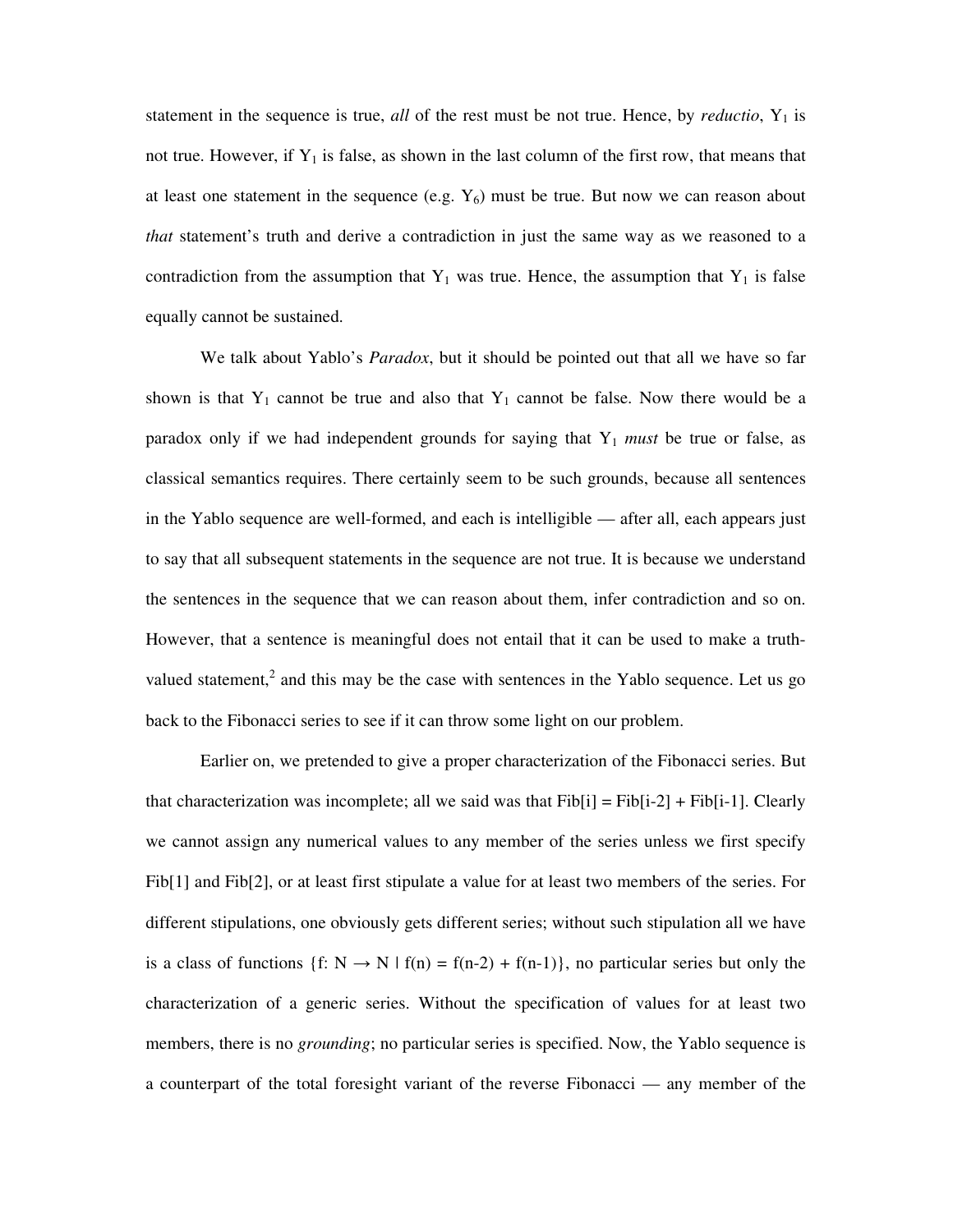sequence purports to say something about *all* the subsequent members. The truth-value of any member of this sequence, if grounded, is grounded on the truth-values of subsequent members, since it asserts the untruth of each of them. But the truth-value of each of these is, in turn, inherited from the truth-values of members subsequent to it. Since there is nothing that fixes the truth-value of any member of the sequence, the reasonable conclusion to draw is that no member of the Yablo sequence has a truth-value<sup>3</sup> (or that each has the value 'undefined' or 'GAP'<sup>4</sup>), just as no member of our underspecified (generic) Fibonacci has a numerical value.

One could write out the standard Fibonacci series in the following way:

1 1 The sum of the two preceding numbers The sum of the two preceding numbers The sum of the two preceding numbers ………………………………………... ………………………………………...

Each token noun-phrase in this series designates a definite number (and each designates a number different from that designated by the others). But, in the generic Fibonacci

…………………………………………………………

……………………………………………………

The sum of the two preceding numbers

The sum of the two preceding numbers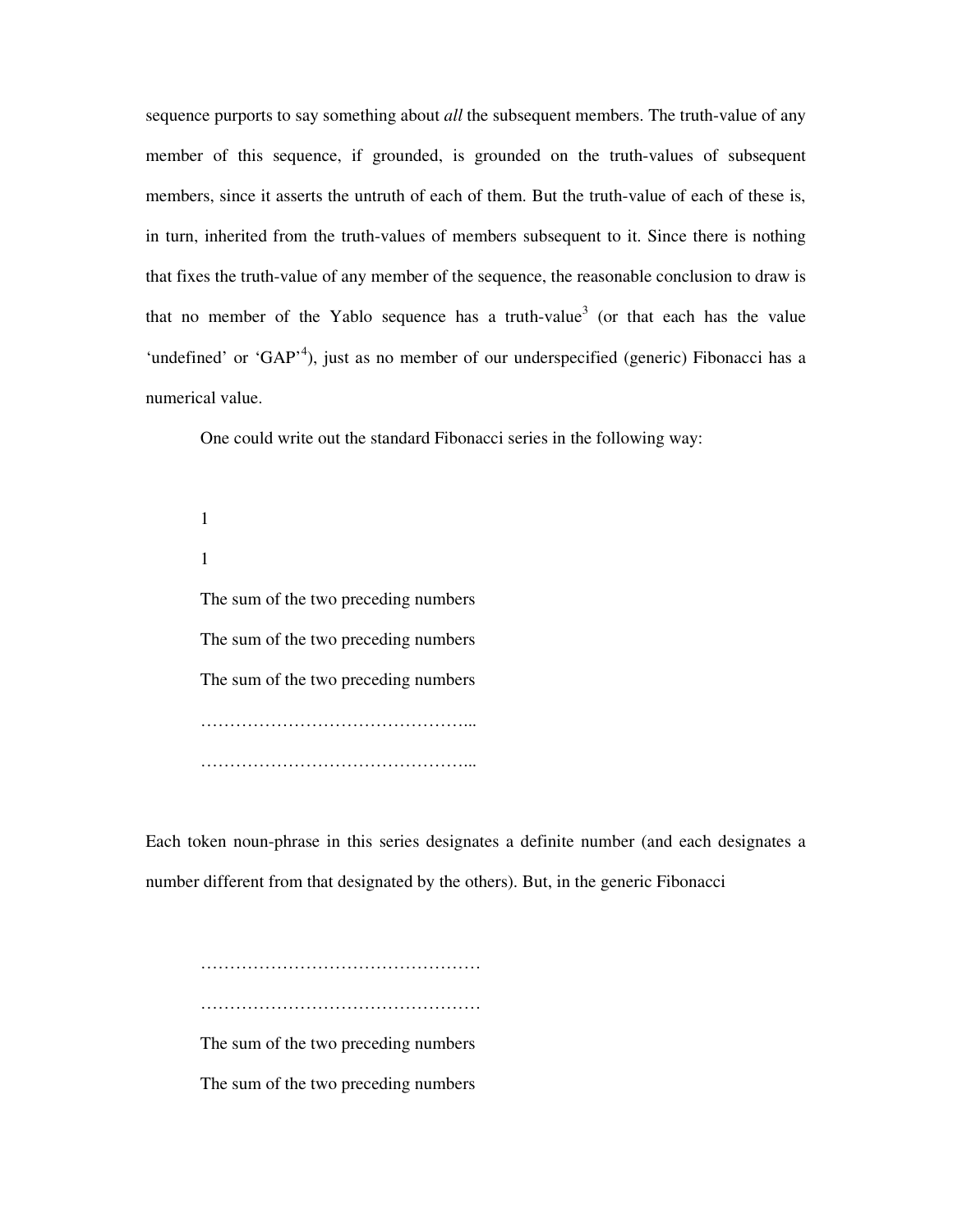The sum of the two preceding numbers

………………………………………… …………………………………………

each of the noun-phrases *fails* to designate *any* number. And, if we write out the Yablo sequence as follows:

Each succeeding statement is untrue. Each succeeding statement is untrue. Each succeeding statement is untrue. ……………………………………………………… ……………………………………..

we can likewise say that each of those token sentences fails to make a statement — fails to have a truth-value. Note that the failure to have a value (or to have the value 'GAP') is not a consequence of the fact that one can derive a contradiction from the Yablo sequence. No member of the infinite sequence

The next statement is true. The next statement is true. The next statement is true. …………………………. ………………………….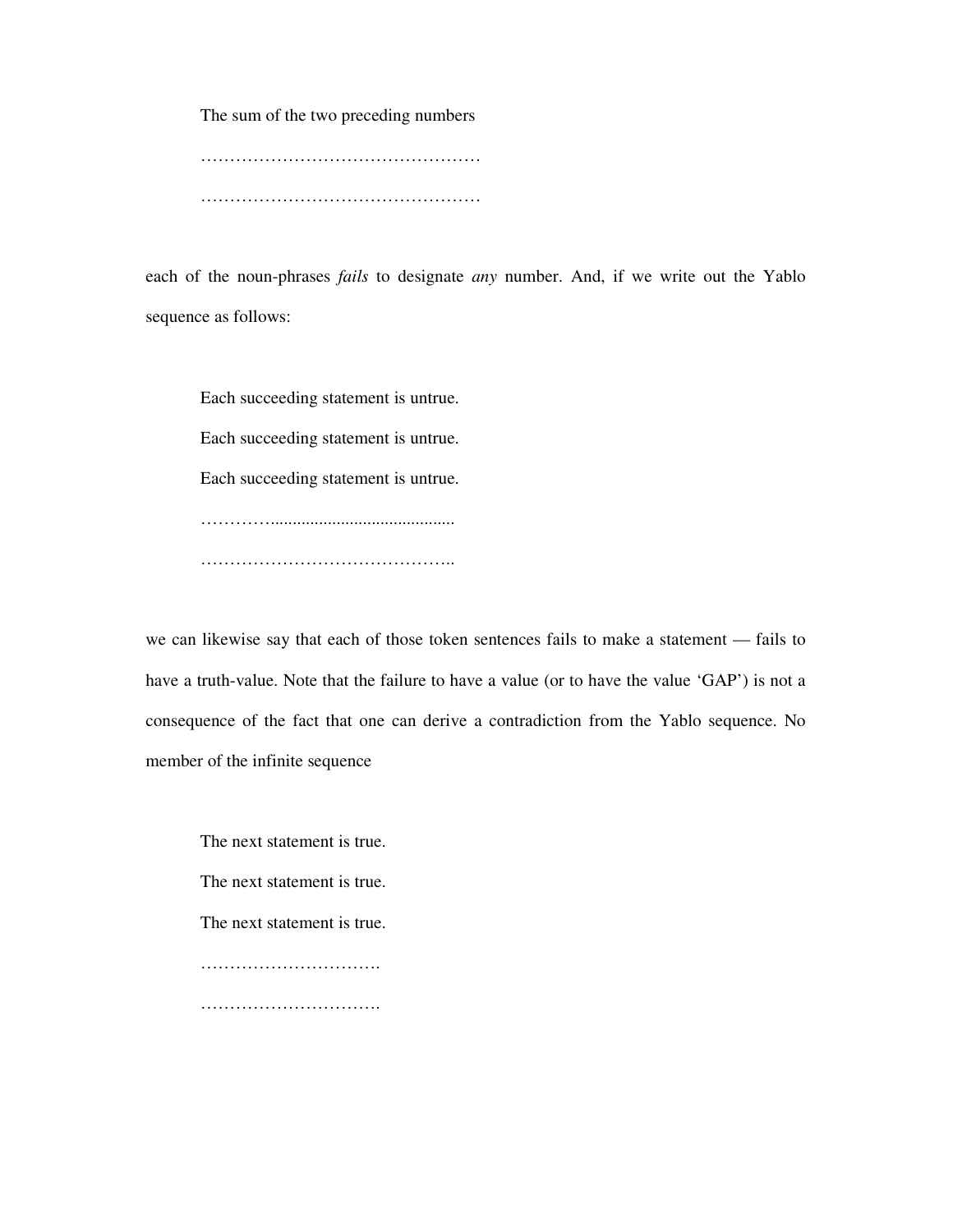has a truth-value, even though one could consistently ascribe the value 'true' (or the value 'false') to *all* of them. We have here a 'Buridan's Ass' type of situation — since, for any member of this sequence, there is no sufficient reason to ascribe it the value 'true' rather than 'false' and *vice-versa*, the proper course is to withhold the ascription of *any* truth-value. We do this not because of ignorance as to which truth-value to ascribe, but because it would be incorrect to ascribe *any* value. Given the correspondingly simple series

………………………………………… ………………………………………… The same number as the next The same number as the next The same number as the next …………………………………………………… …………………………………………

nobody would say that there is a correct but unknown numerical value that each member of this series designates.

Perhaps the best way of seeing the Fibonacci-Yablo analogy is to compare, side by side, the reverse Yablo with the total recall Fibonacci

| All the preceding statements are untrue. | The sum of all preceding numbers |
|------------------------------------------|----------------------------------|
| All the preceding statements are untrue. | The sum of all preceding numbers |
| All the preceding statements are untrue. | The sum of all preceding numbers |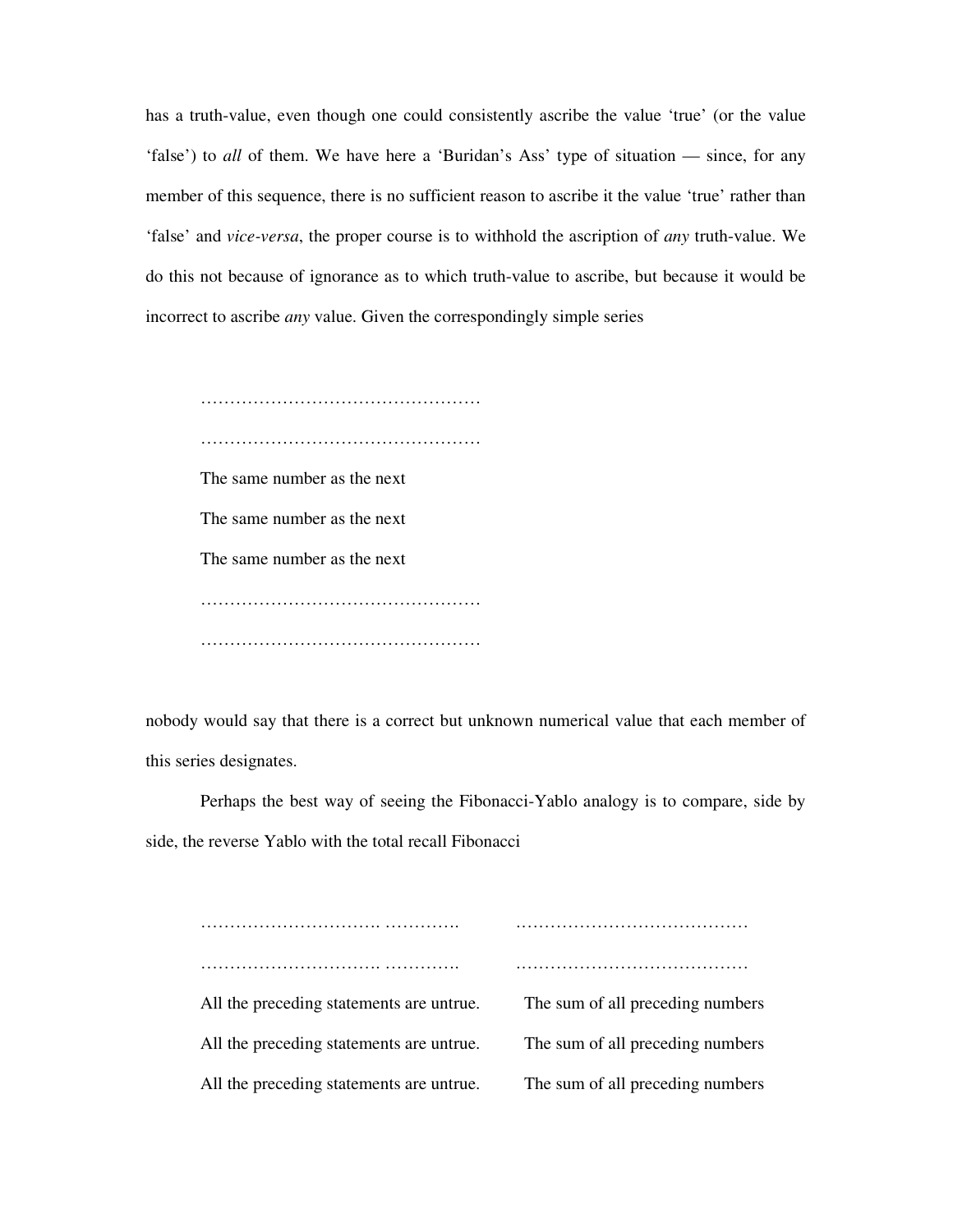No statements and no numbers are defined, due to *underspecification.* It may be thought strange that something that looks like a statement or looks like a form of words designating a number should, nevertheless, not be one.<sup>5</sup> But look at the phrase 'The natural number that is the successor of itself'. There is clearly no number that it designates, despite the fact that it 'calls' itself a number. The natural numbers can be defined by the Peano axioms, and it is an immediate consequence of those axioms that no number can be its own successor. Equally clearly, though containing the words 'the statement', there is no statement designated by the phrase 'The statement that is true if an only if it is false'. This is because it is definitional of 'statement' that no statement is both true and false.<sup>6</sup>

A way of seeing that the Strengthened Liar sentence fails to make any statement is as follows: Take 'J' to be the name of some statement. Then the statement 'J is not true' obviously has a truth-value different from (classically: opposite to) that of J. Therefore by (contraposition of) the law of the identity of indiscernibles, we cannot *identify* J with 'J is not true'; no such stipulation is admissible. The letter 'J' was, of course, arbitrarily chosen. The conclusion we just drew can be formulated without the use of any particular letter — it is the conclusion that no statement can state of itself that it is not true. So, initial appearances to the contrary, 'This statement is not true' (where the indexical, in this version, assumes the reference-fixing function of the label) is not a statement; it states nothing; in particular, it does not state that it is not true.

There are therefore restrictions on the labeling of statements.<sup>7</sup> The Liar is the simplest member of a large family of paradoxes, and it is easy to see, on a case-by-case basis, how the exposure of illegitimate labeling (or, as we shall see below, of other devices that achieve the same effect) dissolves these paradoxes. Consider the Card Paradox in which on one side of a card is written 'What is on the other side of this card is false' while what is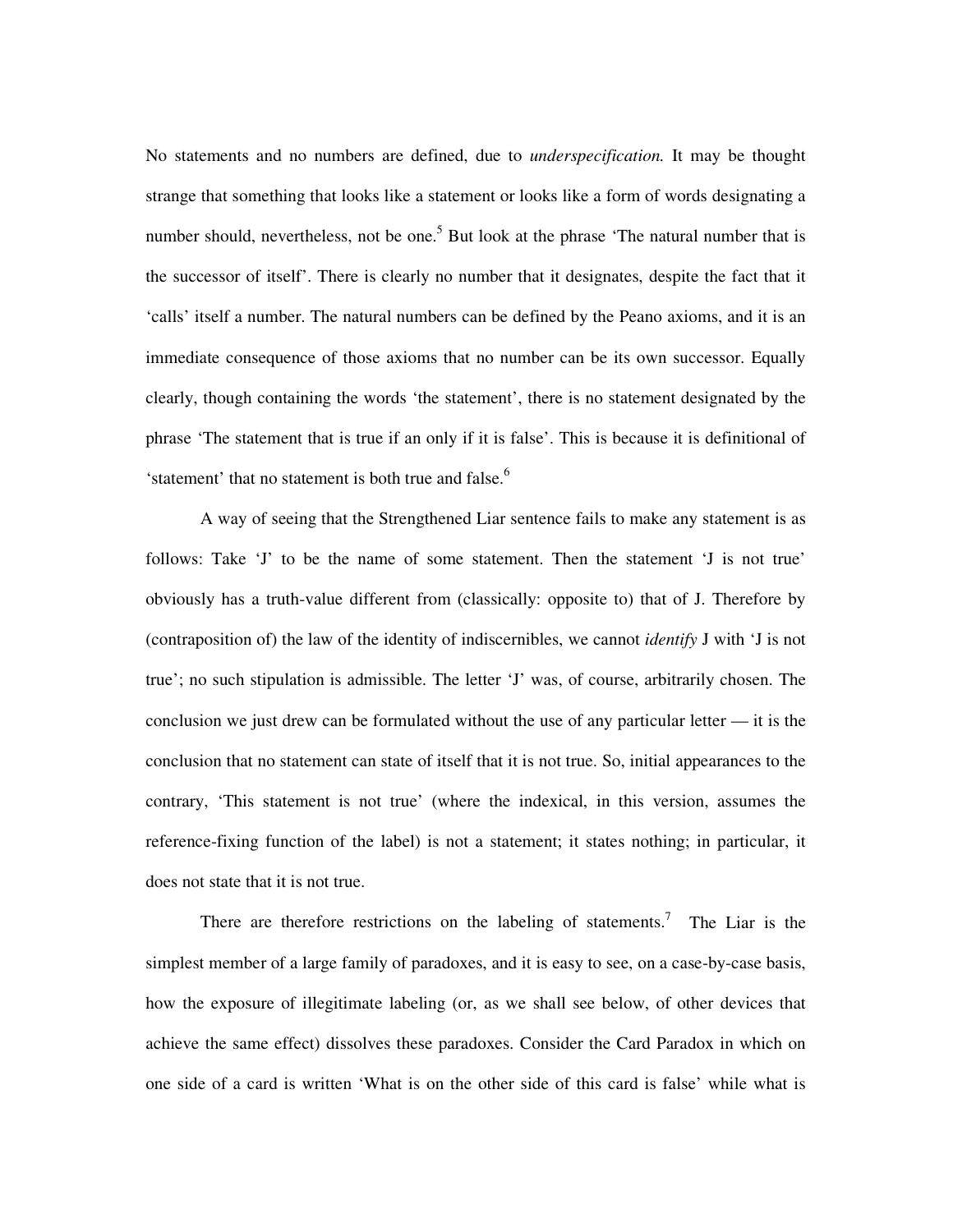written on the other side is 'What is on the other side of this card is true'. This paradox is often discussed in its 'label' variant:

- (1)  $S_1: S_2$  is false.
- (2)  $S_2: S_1$  is true.

(The A/B paradox discussed below is the truth-teller version of this.) We *can* legitimately assign the name 'S<sub>1</sub>' to the statement 'S<sub>2</sub> is false' but, in so doing, we are stipulating that  $S_1$ and S2 have *opposite* truth-values. Therefore, we are not free, in the same context, to assign the name 'S<sub>2</sub>' to 'S<sub>1</sub> is true', for that stipulation would guarantee that S<sub>1</sub> and S<sub>2</sub> have the *same* truth-value. There is thus a *restriction* on what we can stipulate concerning the names 'S1' and 'S<sub>2</sub>' once the initial stipulation that 'S<sub>1</sub>' is to be the name of 'S<sub>2</sub> is false' has been made. Another way of putting this would be to say that, after the initial assignment has been made, the names 'S1' and 'S2' are no longer *free for* indiscriminate use, if logical perspicuity is to be respected. This is not an *ad hoc* restriction, but a familiar one, the rationale for which is well understood. For example, in a natural deduction, we may make an inference from an existentially quantified proposition ' $(\exists x)$ ( …x….)' by instantiating the variable with a name. But then that name is no longer *free for* use as a substituend elsewhere in the deduction. A Social Security number, once assigned to someone, is not free for assigning to anybody else.

To see why it is reasonable to claim that both  $S_1$  and  $S_2$  lack content and fail to have any truth-value, one need only reflect that, since no independent information is given about their content, it has to be ascertained from the pair of sentences alone. Questions may be raised, and answered, about the physical makeup of  $S_1$  and  $S_2$  *qua* inscriptions, or of the language in which  $S_1$  and  $S_2$  are framed. But it becomes clear that the question of the content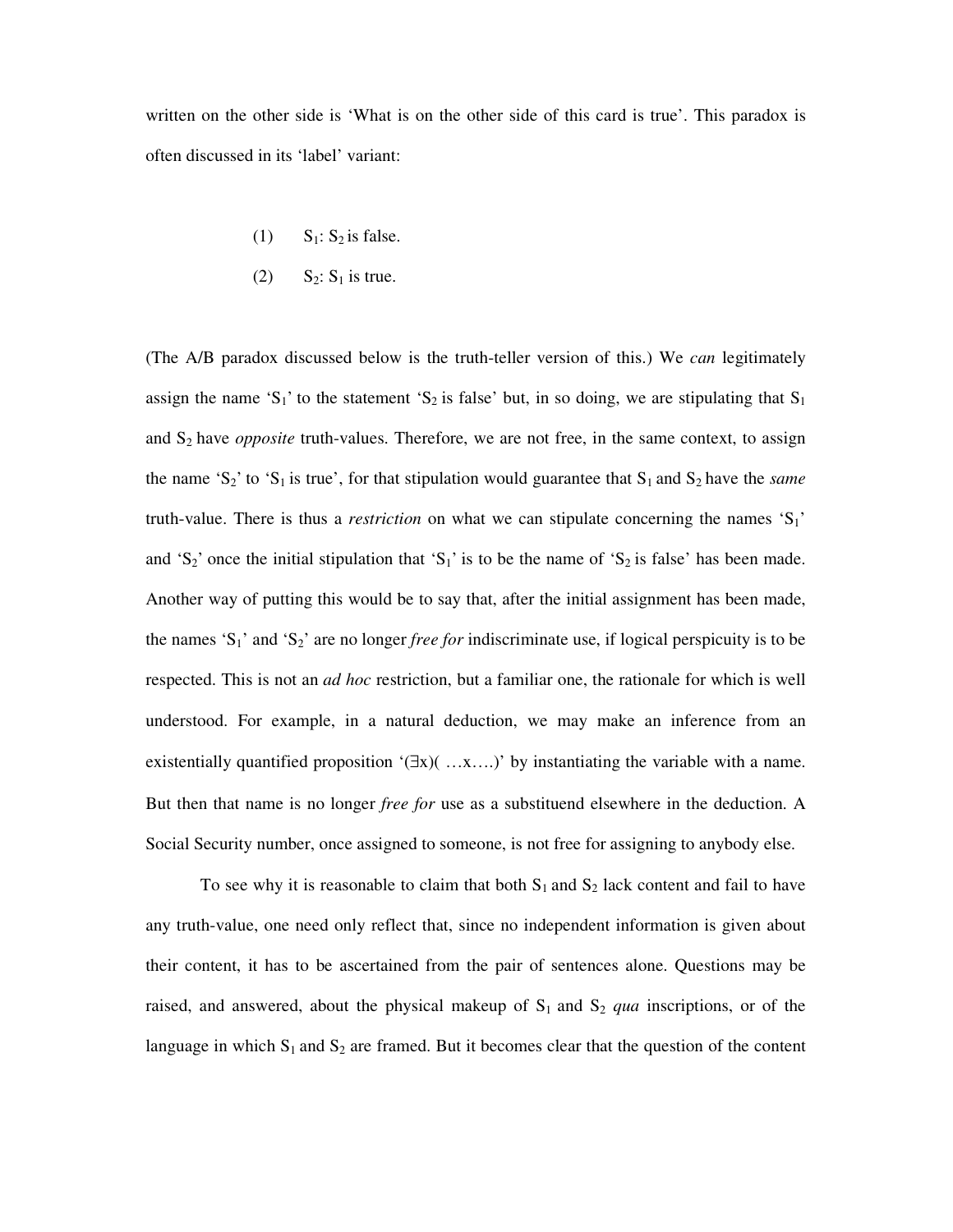of  $S_1$  and  $S_2$  is unanswerable. To specify their content one needs to set out the conditions under which they are true, and, as we shall see in section 5, this cannot be done.

To label a statement is to give a name to something that has a certain truth-value. Where there is a set of statements, each statement about some of the other statements in the set, the fact that a given statement has a certain truth-value will have consequences, sometimes tricky to track, for the truth-values of the other statements. If consistency is to be preserved, it may not be legitimate, as we have seen, to stipulate a certain label for a given statement. The Yablo sequence, as we have retailed it here, consists of a list of labeled sentences. Such a system of labeling produces an illegitimate stipulation; the case is no different in principle from the Liar and the Card paradoxes just considered, but the illegitimacy of the labeling is better disguised.

It is perfectly clear, however, that Yablo's paradox can be recast in a label-free form. There is the indexical variant — an infinite queue of people each of whom says 'What every person behind me is saying is untrue'. Quantifiers too are indexical; the extension of the phrase 'all the people in Room 101' varies from one occasion of use to another. In a quantificational variant of the simple Liar, the sentence 'All the statements on this board are false' is the only sentence appearing on the board in question. A quantificational variant of the Card Paradox consists of a pair of tokens written on an otherwise empty board thus:

All statements on this board are false.

All statements on this board are true.

Therefore an adequate cure for the Liar's ills must be more general than a diagnosis of 'illegitimate labeling'.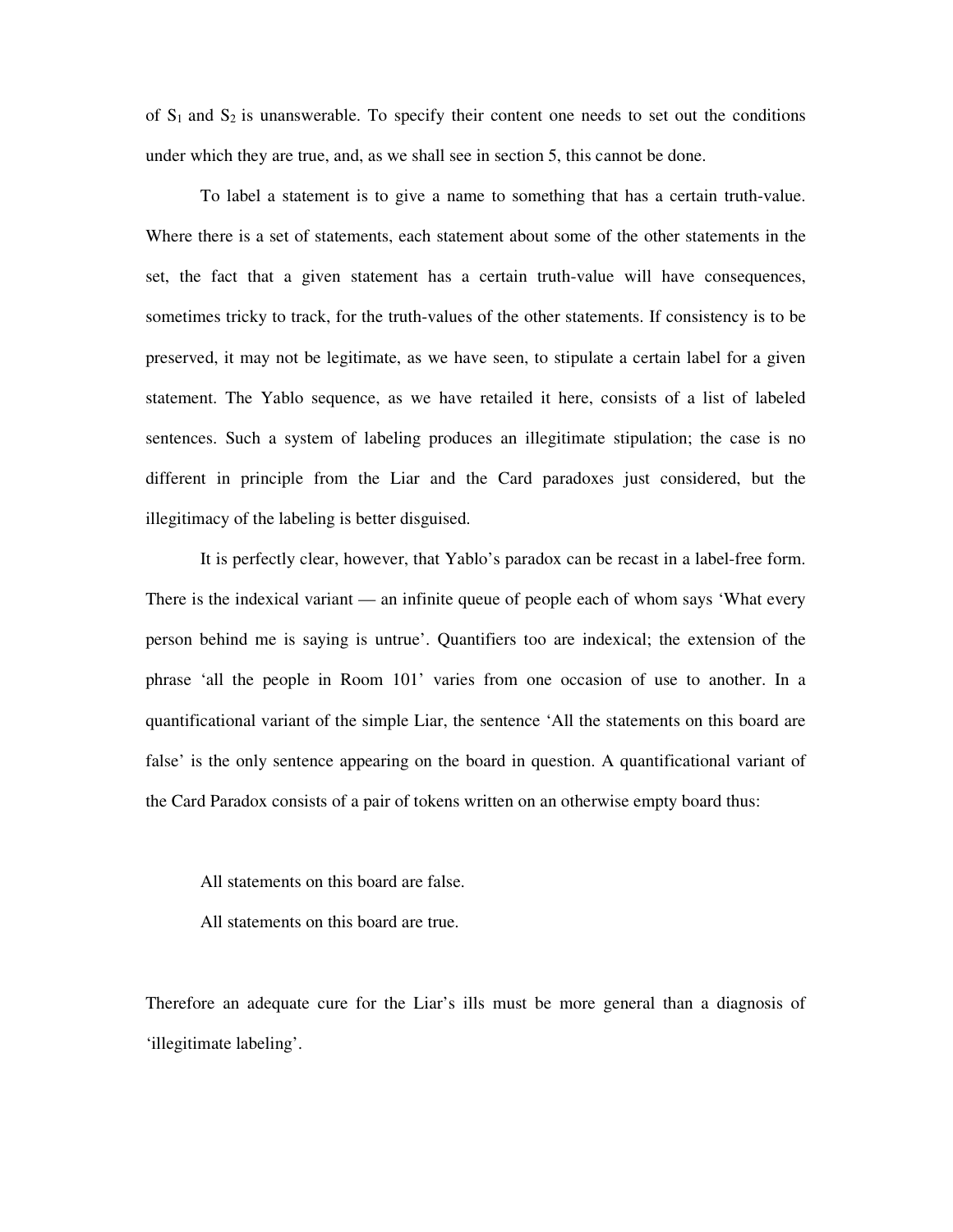We can consistently claim that, in this scenario, neither of the sentences yields a statement, while recognizing that if (say) the sentence ' $2 + 2 = 4$ ' were written below them on the board, then, *in this new context*, each of the sentences would yield a statement, the top two false. It is worth pausing here to say something about the bearers of truth and falsity. Up to this point, we have been calling them 'statements' and the preceding example illustrates why it is not tokens *qua* physical entities that are the bearers of truth. Before the addition of the sentence '2 + 2 = 4', the top token on the board failed to yield a statement. With the new sentence added, that same token yields a false statement. Likewise, if I remove the tombstone bearing the inscription 'Here lies Thomas à Kempis' from the grave of Thomas à Kempis and erect it elsewhere, then a falsity appears and a truth disappears, even though the token inscription remains set in the same stone. This accounts for a difference with Gaifman (see note 5) on the question of what the bearers of truth and falsity are, and with Buridan (Hughes 1982) for whom, equally, truth-bearers are concrete tokens. Yet (as is widely recognized) it is not sentence-*types* that have truth-value. Consider the sequence:

The next statement is false. The next statement is false. Pigs can fly.

Clearly the first two statements, though constructed from the same type-sentence, differ in truth-value, so the bearers of truth cannot be type sentences. A statement is made by the use in a context of a token sentence (although a token of some grammatically acceptable sentence may fail, in a given context, to yield a statement); a statement is what is said by the use of a token on an occasion, and it is statements so construed (some philosophers call them 'propositions') that are the bearers of truth and falsity.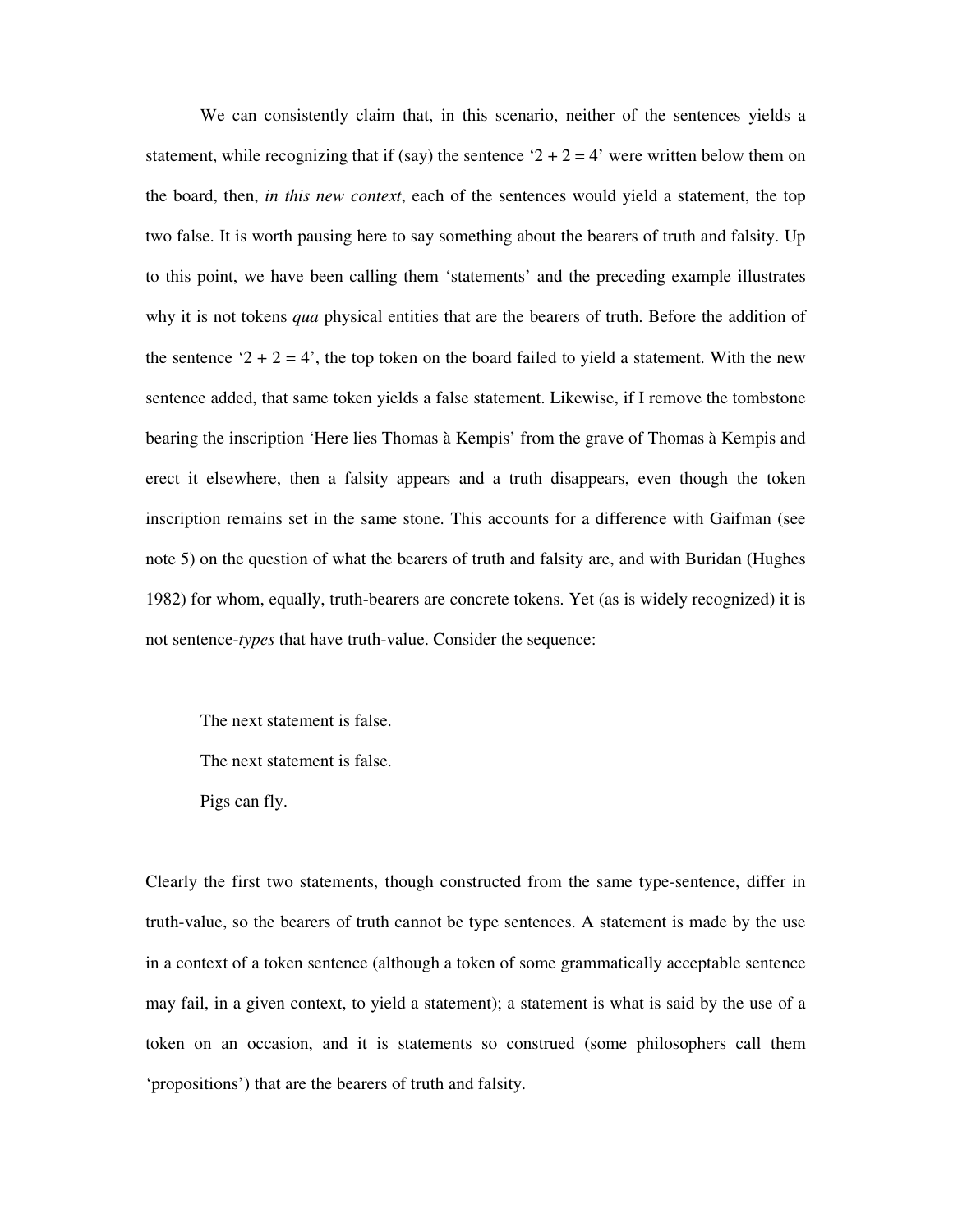#### **4. Chains and cycles**

A recurrent infinite chain paradox, i.e. a chain paradox containing infinitely repeated chunks, can be transformed into a finite paradox by snipping a representative chunk of the chain and forming a loop by bringing the two ends together (Goldstein 1999). Performing this operation on the Fibber2acci produces the *Cyclical Fibber2acci*. Consider the following three sentences

- H: J is not true and K is not true.
- J: K is not true and H is not true.
- K: H is not true and J is not true.

Inspection reveals that, if all of these sentences yield statements, one *can* consistently assign truth-values to each of them. Yet, if they possess truth-value, then they possess *different*  truth-values: if any one is true, the other two must be false. But each of them says exactly the same thing about the other two. Therefore, by considerations of symmetry, if they possess truth-value, then they must each possess the *same* truth-value.<sup>8</sup> It follows, then, that no classical truth-value can be assigned to H, J or K. Generalizing to the case of the finite nmembered sequence, we have the *Cyclical Fibbernacci*

 $G_1$ : For all integers i (  $1 \le i \le n$ ) except i=1,  $G_i$  is not true.

 $G_2$ : For all integers i (  $1 \le i \le n$ ) except i=2,  $G_i$  is not true.

……………………………………………………………

……………………………………………………………

 $G_n$ : For all integers i (  $1 \le i \le n$ ) except i=n,  $G_i$  is not true.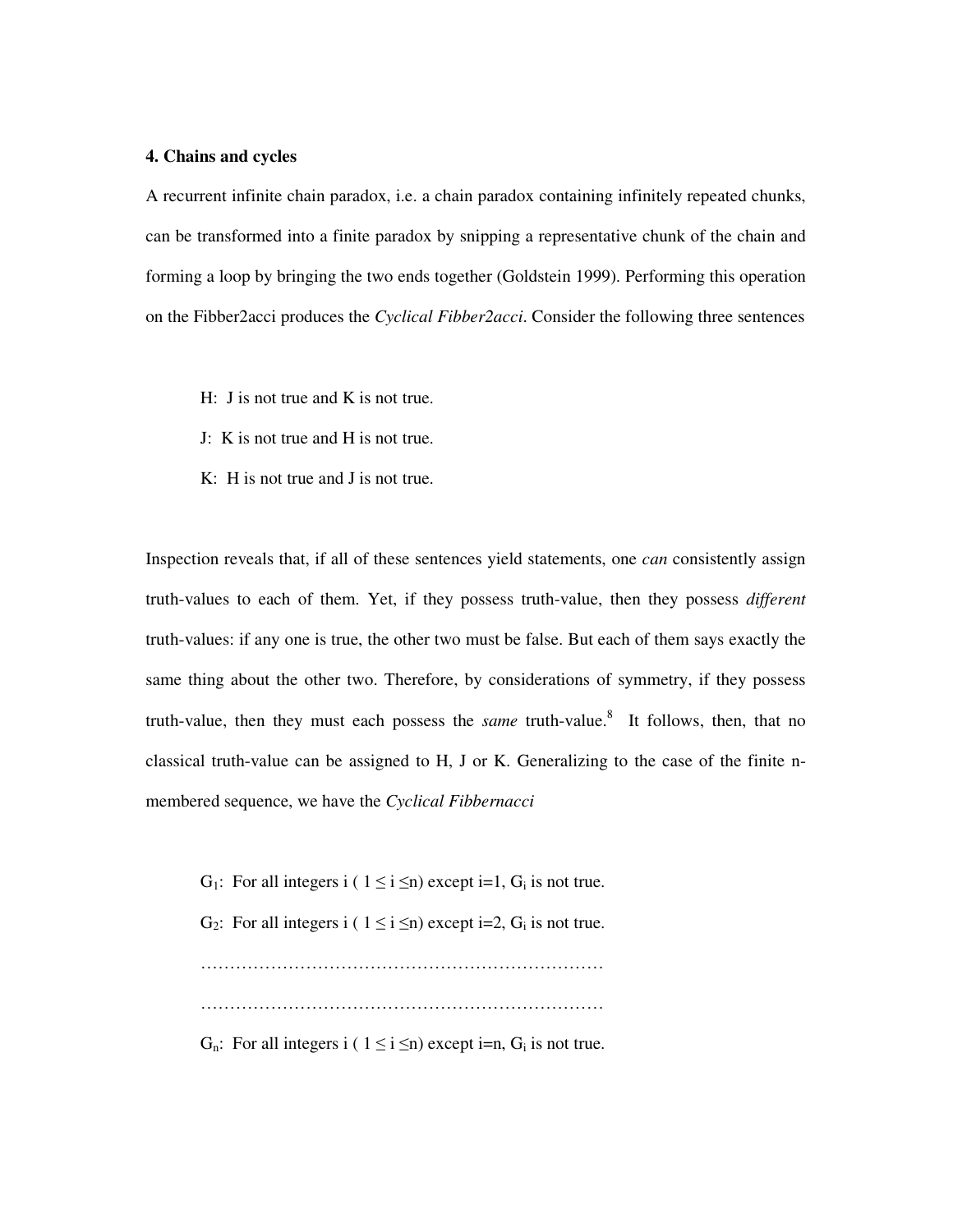If any member of this sequence has the value 'true', then all other members have the value 'not true'. But considerations of symmetry demand that each member have the *same* truthvalue. Hence, no member of the sequence has a classical truth-value (*aliter*: each has the value 'GAP'). As mentioned in section 3, refusal to assign a classical truth-value in cases like this is not a symptom of epistemic inadequacy. What we have here is, first, a proof that if the  $G_i$  have truth-value (I take it that it would be absurd to suggest that some do, some don't), then the value of one *differs from* that of all the rest; second, a proof that if the G<sub>i</sub> have truthvalue, then the value of one *is the same as* that of all the rest. From which it follows that the  $G_i$  do not have truth-value. They have meaning, of course, for, as previously noted, it is in virtue of understanding what such sentences mean that we can establish that tokens of them, as used in certain contexts, do not have truth-value. In David Kaplan's terms (1977), the (type-) sentences have character, but their tokens fail, in certain circumstances, to have content. Their lack of content may not be immediately apparent; similarly, it may take a few moments' thought to realize that the meaningful expression 'the successor of the integer denoted by this phrase' necessarily fails to denote.

In the light of the distinction between sentence and statement, on which we have been relying, the usual 'true / false / neither' trichotomy is best replaced, for the sake of perspicuity, by 'yields a true statement / yields a false statement / fails to yield a statement', predicable of token sentences relative to the contexts in which they are used. We have said that token sentences are the vehicles for statements; that we typically use token sentences to make statements, and that it is the statements so made that have content and truth-value. But there are occasions when, though we go through the motions of making a statement, no statement results (just as we can go through the motions of making a 'phone call but, when the number dialed is our own, no 'phone call results). At the beginning of this paper, we maintained that a series of numbers is properly defined by 'Fib[i] = Fib[i-2] + Fib[i-1]', but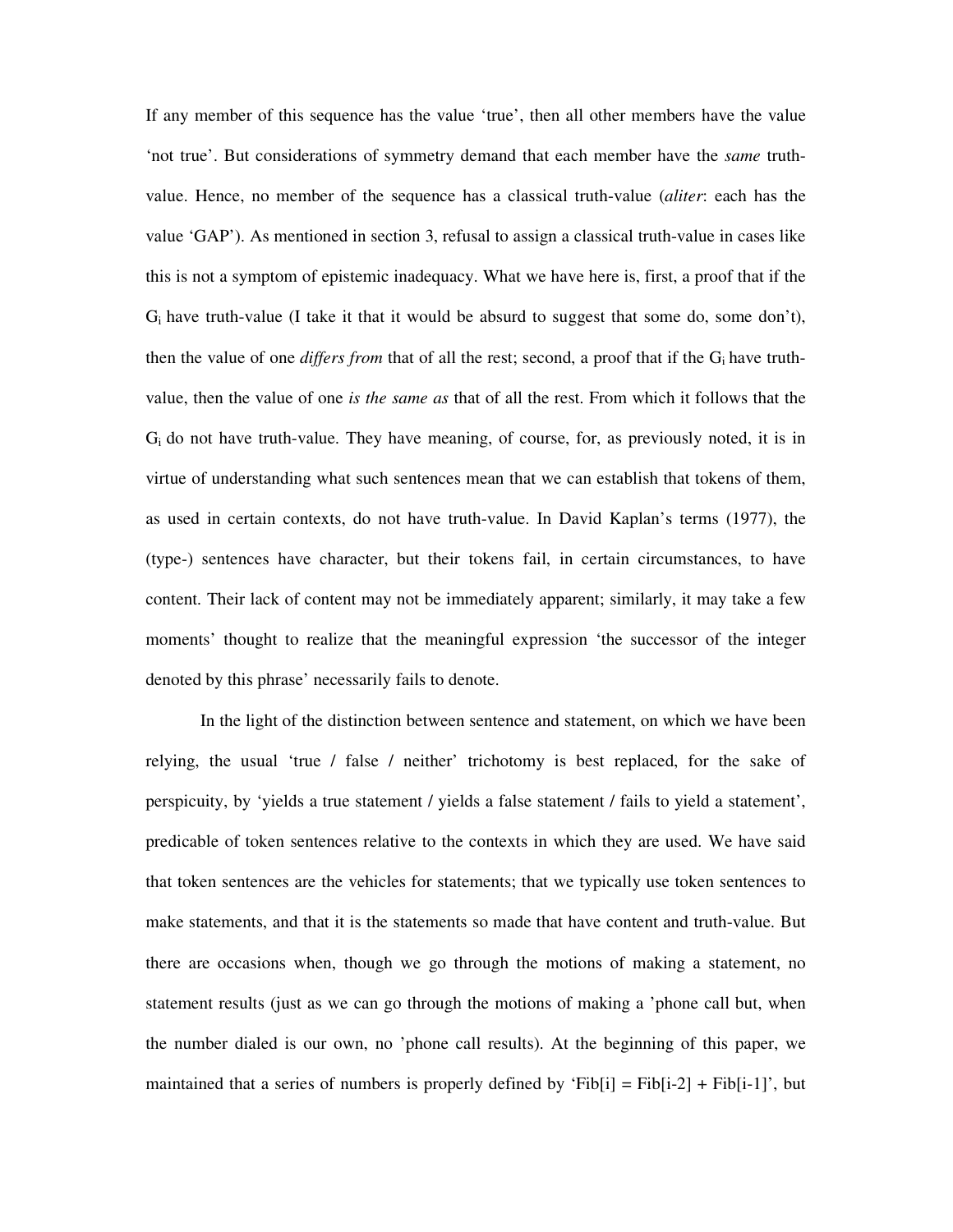subsequently revealed that that was just a pretence. On several occasions, we treated members of the Yablo sequence as if they were statements that 'say' something. But that this too is only make-believe can be further illustrated by a parable that illustrates why certain sentences must, under certain circumstances, fail to yield statements.

 Consider a community of individuals — we shall call them the Cretins — each member of which utters just one sentence: 'All Cretins are total liars'. Nobody who utters such a sentence could, of course, be speaking truly, for that would entail that that very utterance was false. Yet it could be false, if some statement made by some Cretin were true. But all the Cretins say the same thing and, as we have just seen, what any of them says *cannot* be true. Hence no Cretin utterance can be true or false, a result in clear contradiction to the Principle of Bivalence. We seem to have here a *reductio* of the postulation of the Cretin community. Yet it is absurd to suggest that we can show, by pure logic alone, that a community of Cretins could not exist, so we have a paradox. There is nothing logically impossible about there being a bunch of people each of whom utters 'All Cretins are total liars', and nothing else. Logic cannot rule out the possibility of a Cretin community each member of which utters no more nor less than a token of that sentence. (You can test this by getting a few of your friends together and have them all recite, in unison, 'All of us are now uttering a falsehood'.)

But although logic cannot bargain out of existence the empirical possibility of Cretins uttering sentences, what it *does* rule out as logically impossible, is that the sentences uttered yield statements with truth-value, for it is precisely this assumption that is responsible for the contradiction noted above.<sup>9</sup> The Cretin sentences are grammatically impeccable, yet, in the circumstances specified, they fail to yield statements. This is not a point specifically about spoken language. That the Cretins use their voices is incidental and inessential to our story and we could equally well have concocted a story about the tribe of Dumb Cretins, each of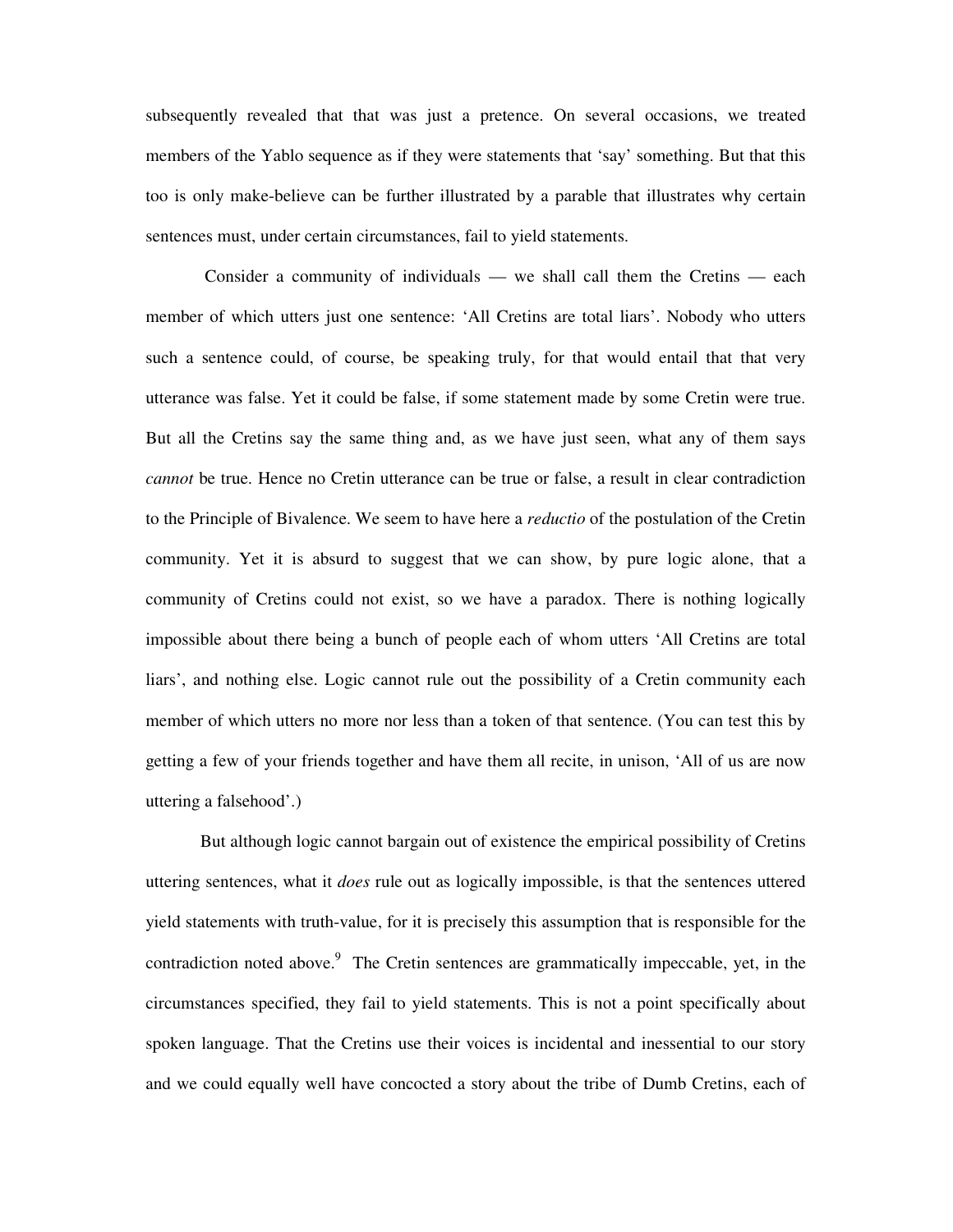whom has the single belief — the single 'belief' — that what every other Dumb Cretin believes is false. No Dumb Cretin can even *believe* that all the beliefs held by Dumb Cretins are false. This may seem surprising until we recall the claim, now widely accepted in philosophy of mind circles, that the identity of a belief may be dependent, *inter alia* on the environment external to the believer. Consider person A holding the cretinous 'belief' that what he believes is false and that what B believes is false, where the only relevant feature of the environment external to A is person B holding the cretinous 'belief' that what she believes is false and that what A believes is false. A's cretinous 'belief' mentions B's, and depends for its content on her belief; but B's refers us back to A's, so no content can ever be found. Neither of these cretinous beliefs has an identifiable content.

Obviously, the Cretin paradox is a 'community' variant of the ancient paradox of Epimenides, the Cretan who tells St. Paul that all Cretans are liars (a paradox that itself morphs into the standard Eubulidean Liar if we suppose that a plague struck the Cretans, leaving Epimenides as the sole survivor) but, interestingly, it is also intimately related to Yablo's paradox. In fact, the Community Cretin paradox is just the non-exclusionary variant of the Cyclical Fibbernacci (the G-cycle set out above), and the latter, as we saw, is the general cyclical version of Yablo's paradox. Compare a sentence in the Q-cycle (below), which is a formal version of the Community Cretin, with a sentence in the G-cycle.

 $Q_1$ : For all integers i (  $1 \le i \le n$ ),  $Q_i$  is not true.

 $Q_2$ : For all integers i (  $1 \le i \le n$ ),  $Q_i$  is not true.

…………………………………………………………… …………………………………………………………

 $Q_n$ : For all integers i (  $1 \le i \le n$ ),  $Q_i$  is not true.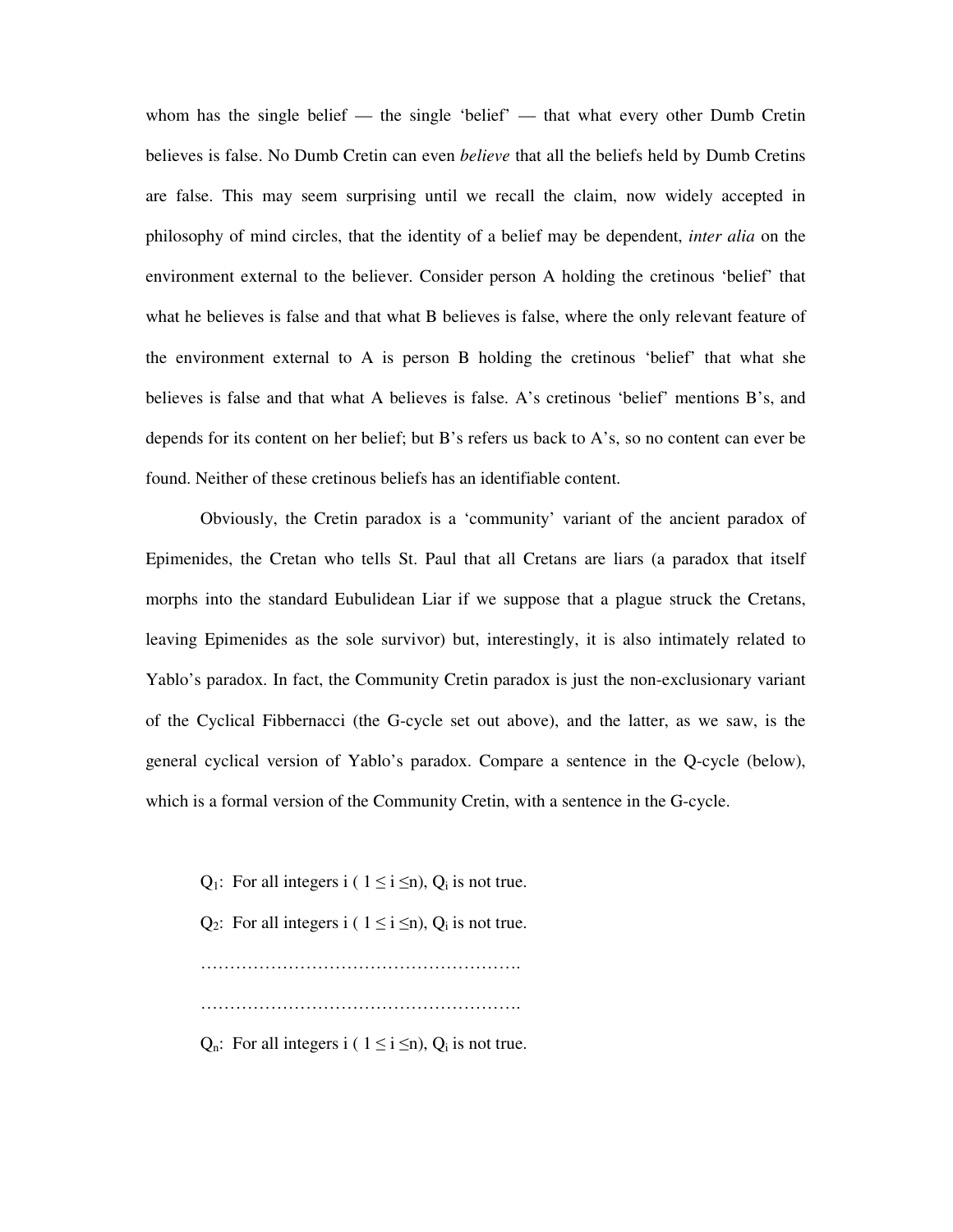It is easy to see that no truth-value can be consistently assigned to any of the  $Q_i$ . The tightest Q-cycle (n=1) is simply the Strengthened Liar paradox. The tightest G-cycle, the Fibber1acci, is the strengthened version of Buridan's Sophism 8 (Hughes 1982). All of these paradoxes belong together in a family and, if the cassationist solution is good for one, it ought to be good for all. ('Cassatio' is the name of a proposed solution, popular in the early mediaeval period that was dismissed by influential authors such as William Shyreswood and Thomas Bradwardine (whose writings give no indication that they had given the view the serious attention that it merits). As P.V. Spade (1987) has documented, the proposed solution had virtually died out by the first quarter of the thirteenth century. According to the cassantes, attempted uses of paradoxical sentences to make statements are nullified, so that, although such sentences have meaning, no proposition or content gets to be expressed by them, and hence they lack truth-value.)

#### **5. The avoidance of revenge**

If all sentences in the Yablo sequence fail to yield statements and hence fail to have a truthvalue (or have the value 'GAP'), then all of them are not true. But the first member of the sequence,  $Y_1$ , says that all the members subsequent to it are not true, so surely is  $Y_1$  is, after all, true! Yet the assumption that  $Y_1$  is true leads to contradiction. This is the kind of 'revenge' problem that always confronts solutions to Liar-type paradoxes that invoke truthvalue-gaps. The quick answer is that if, as we have argued, no sentence in the Yablo sequence makes a statement, then, in particular,  $Y_1$  does not *state* anything (correctly or incorrectly) and hence does not get assigned any truth-value. This answer is too quick to convince the uncommitted, and more needs to be said.

The Yablo sequence consists of an infinite number of labeled sentences, each one of which is perfectly grammatical and seems to be in perfect semantical order, yielding a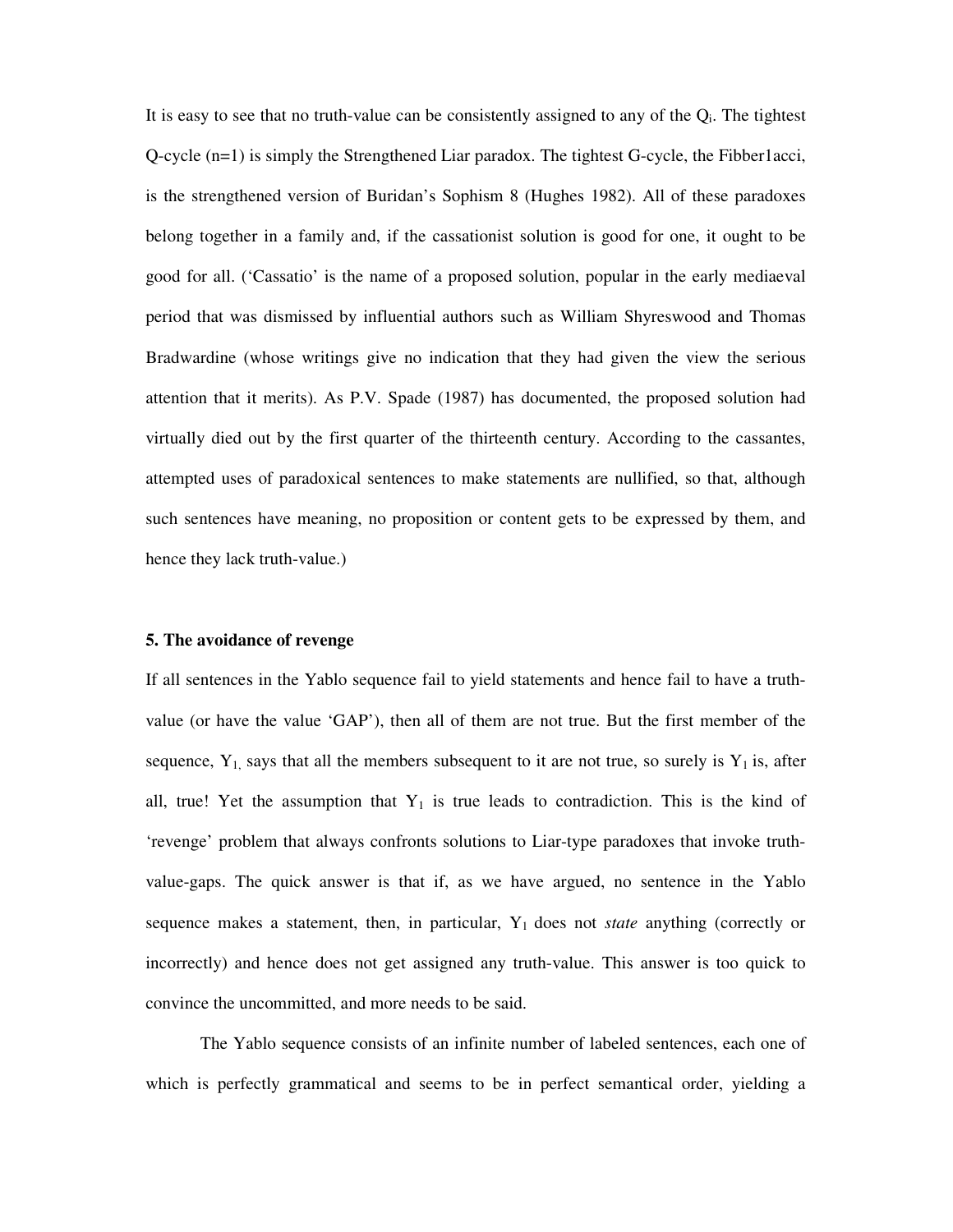statement referring unproblematically to all the sentences that follow it. We know what each sentence means; it is in virtue of knowing this that we can reason to a contradiction from the supposition that any of them yield true (or false) statements. So how can we claim that a person standing at the front of an infinite queue and saying 'They are all telling lies behind my back' or 'What each person behind me is saying is untrue' may not succeed in making a statement? Under what circumstances does a meaningful sentence uttered by a competent speaker *not* yield a statement?

It is important first to note that the distinction between a meaningful uttered sentence, and the proposition that a token sentence is used to express (or the statement that it makes) can be explained quite independently of any considerations about paradox. Think of a footpath, made of pebbles that each day get squished and squirted and scattered by the feet of innumerable walkers. Suppose that, at the end of one day, some pebbles, quite by chance, have ended up looking like a string of letters forming the sentence 'My brother is a doctor'. It would obviously be lunacy to ask 'Which brother are those pebbles talking about?' or 'By 'doctor' do they mean a physician or someone who has earned a Ph.D.?' By contrast, when I say to an injured companion 'My brother is a doctor', I am talking about my brother Hugh; by 'doctor' I mean, on this occasion, 'physician', by the sound 'is' I mean the present tense of the verb 'to be', not the 'is' of identity, and by 'a' the indefinite article.<sup>10</sup> The words 'my' 'brother' 'is' 'a' 'doctor' in that order, no more constitute a unified *proposition* than do those words arranged in any other order. There is a categorical difference between sentence and statement or proposition.

Now consider the sentence 'The next statement is true'. As we saw in Section 3, considered simply as a set of marks, that token no more says anything than do the pebbles. If uttered, with appropriate intentions, by someone, then the resulting locution has *some*  semantical properties, including speaker-meaning, but obviously it acquires the semantical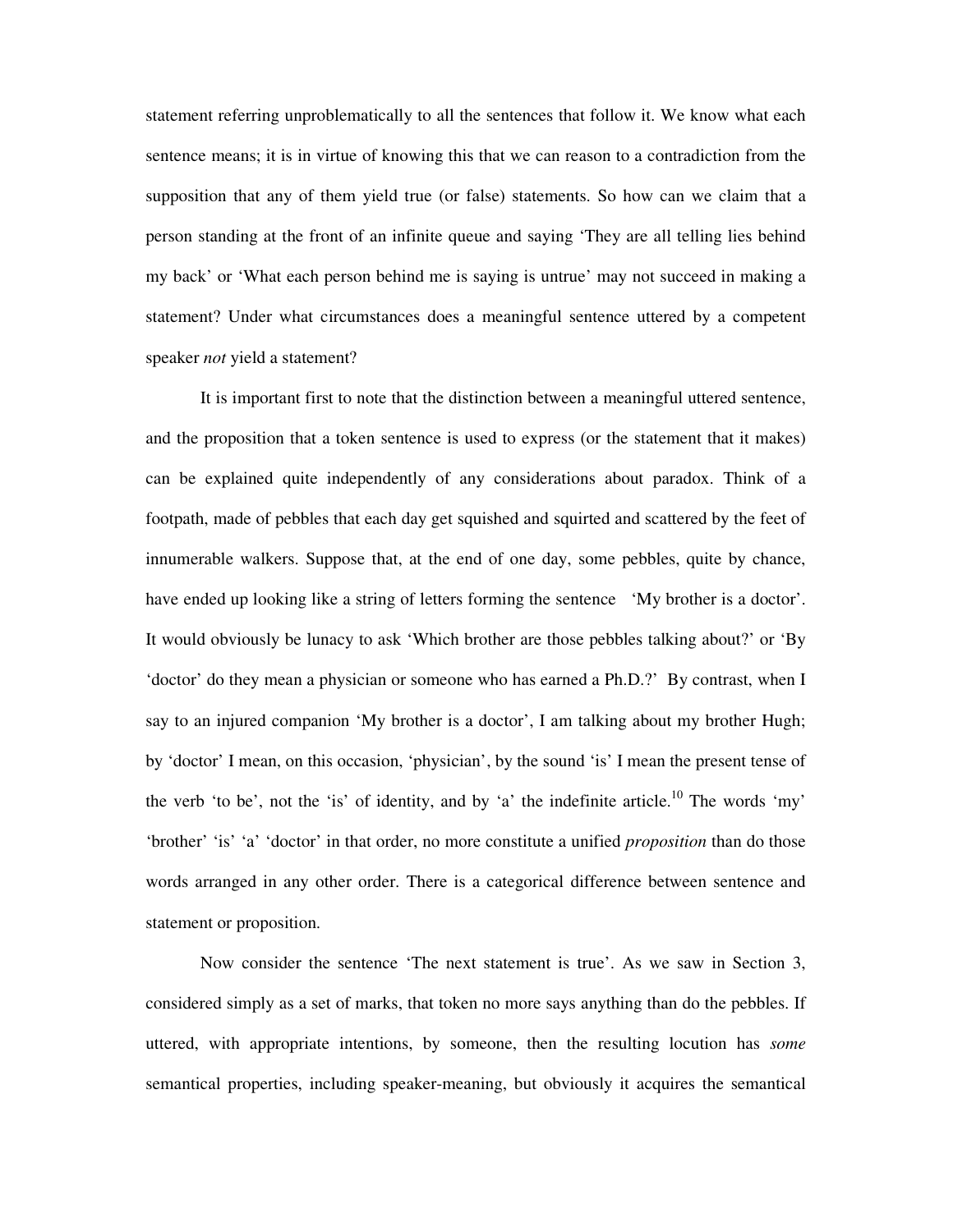property of having a truth-value only when the relevant next statement is made, for it inherits its truth-value from that latter statement. It would be ridiculous, before that time, to declare that a true statement had been made by the use of that sentence. Or a false one. There are no grounds for so declaring. Similarly, there is no temptation to suppose that any numerical values can be assigned in the generic forward-looking Fibonacci:

The sum of the numbers denoted by the following two noun-phrases The sum of the numbers denoted by the following two noun-phrases The sum of the numbers denoted by the following two noun-phrases ……………………………………………………………………….. ………………………………………………………………………..

for, looking into the infinite beyond, there are no numbers designated, hence no two consecutive ones that can be summed.

Yet, while all reasonable people are quite happy to say that each member of the generic forward-looking Fibonacci series is a description that fails to describe any number, many may yet be reluctant to say that, in the corresponding Fibber2acci series (each member of which is 'Both of the next two statements are not true'), each member fails to make a statement. The difference seems to be that we are familiar with the phenomenon of expressions that fail to designate numbers (e.g. 'the real roots of' $x^2 + x + 1 = 0$ '), but, in the case of the Fibber2acci, each member seems to be saying something about the next two members and they are right there, just below it on the page, so it seems obvious that each member *succeeds* in making a statement. This appears to be even clearer if we formulate the Fibber2acci in such a way that reference is made only to sentences, viz., when each member is 'The following two sentences yield statements both of which are untrue'. In fact, Yablo's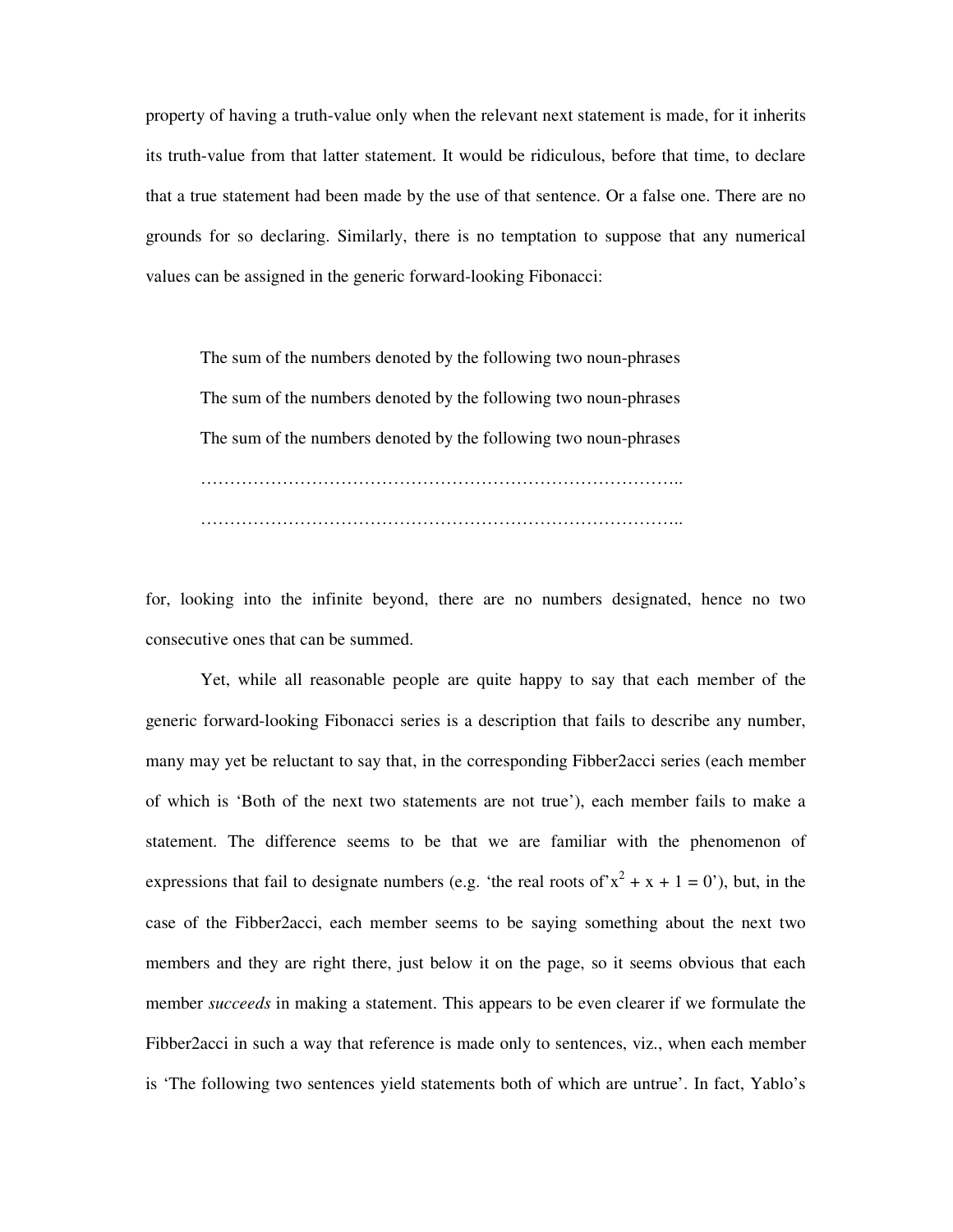sequence can be expressed in a way tailor-made to resist the cassationist solution advocated here:

YS<sub>1</sub>: For all integers  $n>1$ , YS<sub>n</sub> either yields a falsehood or fails to make a statement.  $YS_2$ : For all integers n>2,  $YS_n$  either yields a falsehood or fails to make a statement.  $YS_3$ : For all integers  $n > 3$ ,  $YS_n$  either yields a falsehood or fails to make a statement. ……………………………………………………………………………. ……………………………………………………………………………..

We can consistently assign 'yields a truth' to YS<sub>1</sub>, and 'fails to make a statement' (*aliter*: 'does not possess a truth-value') to all the subsequent  $YS_i$ . This blocks the reasoning to a contradiction, for if  $YS<sub>2</sub>$  fails to make a statement, then, of course, it does not make any truthvalue ascriptions to any of the members of the sequence subsequent to it; in particular it can make none that would be inconsistent with the values assigned to those members on the assumption that  $YS<sub>1</sub>$  yields a truth.

Yet this is not a satisfying way with this strengthened version of Yablo's paradox. The first point to note is that this ascription of values almost entirely cedes the game to the cassationist, since all but one of the sentences in the Yablo sequence is acknowledged to yield no statement. But, further, considerations of symmetry militate against even this ascription of values to members of this sequence. For one could equally and consistently posit that  $YS_{217}$ yields a truth while all other members of the sequence lack truth-value. But clearly it is quite implausible to suggest that  $YS_{217}$  yields a truth while  $YS_{218}$  lacks a truth-value. No, for the Yablo sequence, the only reasonable assignment is 'lacks a truth-value' to *all* of its members. The YS version of the Yablo paradox fails to wreak revenge on the cassationist solution.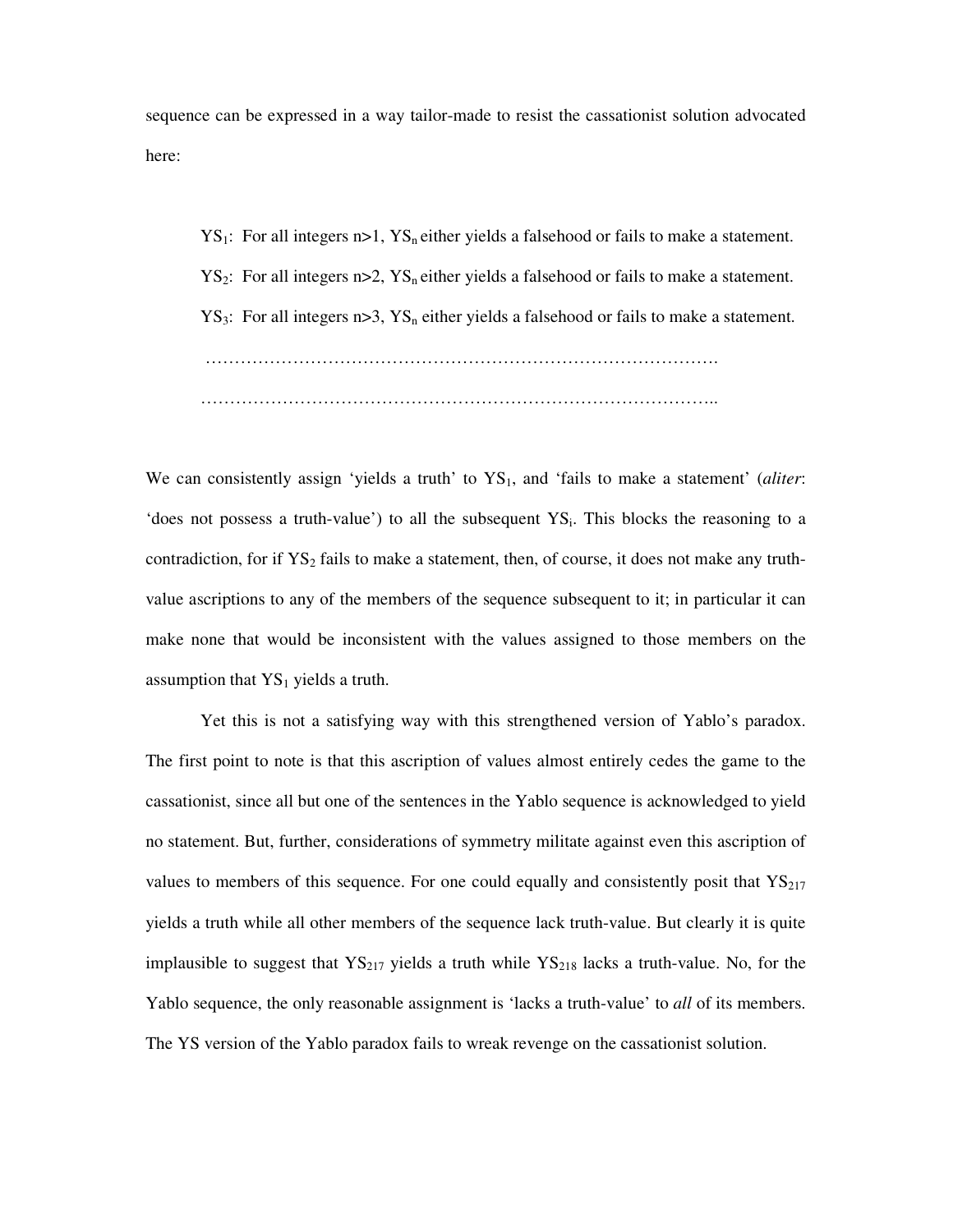Although the revenge problem can be defeated by denying truth-value to any of the YS<sup>i</sup> , the victory is Pyrrhic unless we can explain why a sentence that looks, for all the world, as if it is being used to make a statement nevertheless fails to yield one. There is a real tension here. As we saw with the Fibber2acci sequence, all of its members have meaning and classical truth-values *can* be assigned to all of them, every 'true' followed by two 'false's. Yet, in a perfectly clear sense, every member of the infinite sequence makes the same claim and therefore they ought not to differ in truth-value, and this pulls us in the direction of holding (what Wittgenstein held in the case of tautologies and contradictions (1922, 5.43; see also 4.461, 6.11)) that they all say the same, namely nothing and hence are without truthvalue. This same tension arises for each of the family of paradoxes that we have been discussing. For example (to take the simplest) the Truth-Teller

#### T: T yields a true statement.

One could assign 'yields a truth' to T, but equally, one could assign 'yields a falsehood', so it may seem reasonable to suppose that T has a classical truth-value. But (especially in view of the fact that one cannot in a non-circular way say just what statement T yields), that there is no more reason to say that it is true than that it is false, pulls one in the direction of saying that it is without truth-value.

The resolution of this difficulty lies in reflecting that we typically state the truthconditions of a statement by means of a biconditional. Biconditionals are also frequently used for stating the rules of a game. Thus: 'A penalty point is awarded to a player iff his or her opponent intentionally impedes access to the ball'. Guided by such rules, a referee is able to adjudicate. Clearly the following biconditional would offer no guidance at all: 'A penalty is awarded to a player iff a penalty is awarded to a player'. I shall call such biconditionals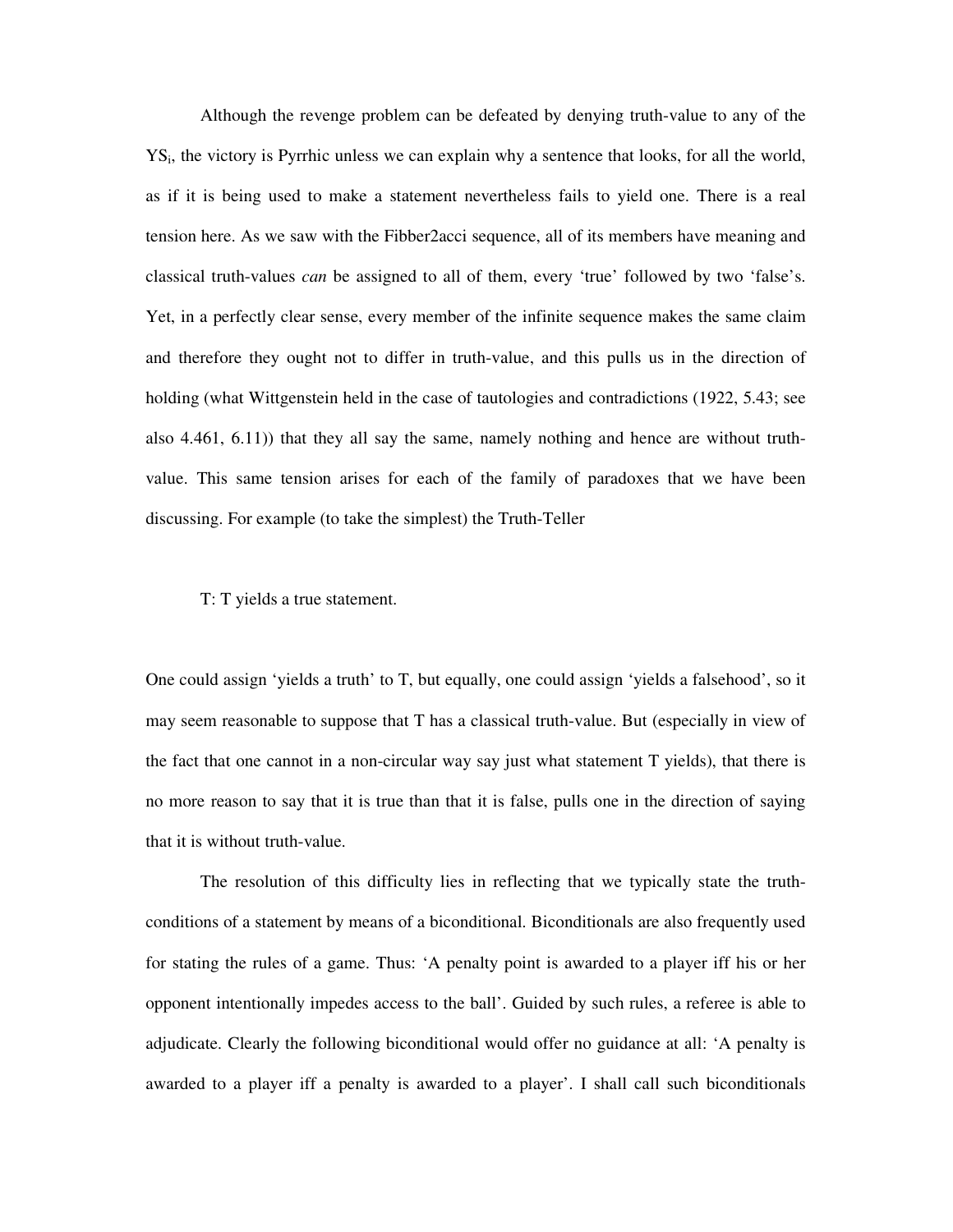*vacuous*, for the RHS fails to state any condition under which the LHS holds. For a given token sentence named 'N', the truth-conditions of the statement yielded by N are supplied by the biconditional scheme:

#### N yields a true statement iff w.

where 'w' abbreviates a token sentence typically of the same type as the one named 'N' or of a translation thereof.<sup>11</sup> Therefore, in attempting to give the truth-conditions for the truth-teller T we obtain, by substitution of T for N in the above scheme

#### T yields a true statement iff T yields a true statement.

a vacuous biconditional which fails to supply any truth-conditions for a use of T. But, as Mark Sainsbury points out, '[t]o contemplate an appropriate concatenation of words with understanding is to appreciate its truth-condition. There is no unanswered question about how the sentence manages to say something' (Sainsbury 1996, p.147). The point can be put like this: being a statement involves having a truth-condition. Now, as we have just seen, no nonempty truth-condition can be given for a use of T; it suffers from what, in Section 3, we termed 'underspecification'. Hence T fails to yield a statement.

Vacuity of the sort that we have been discussing afflicts other members of the Liar family in which no direct self-reference occurs. Consider the pair

- A: B yields a truth.
- B: A yields a truth.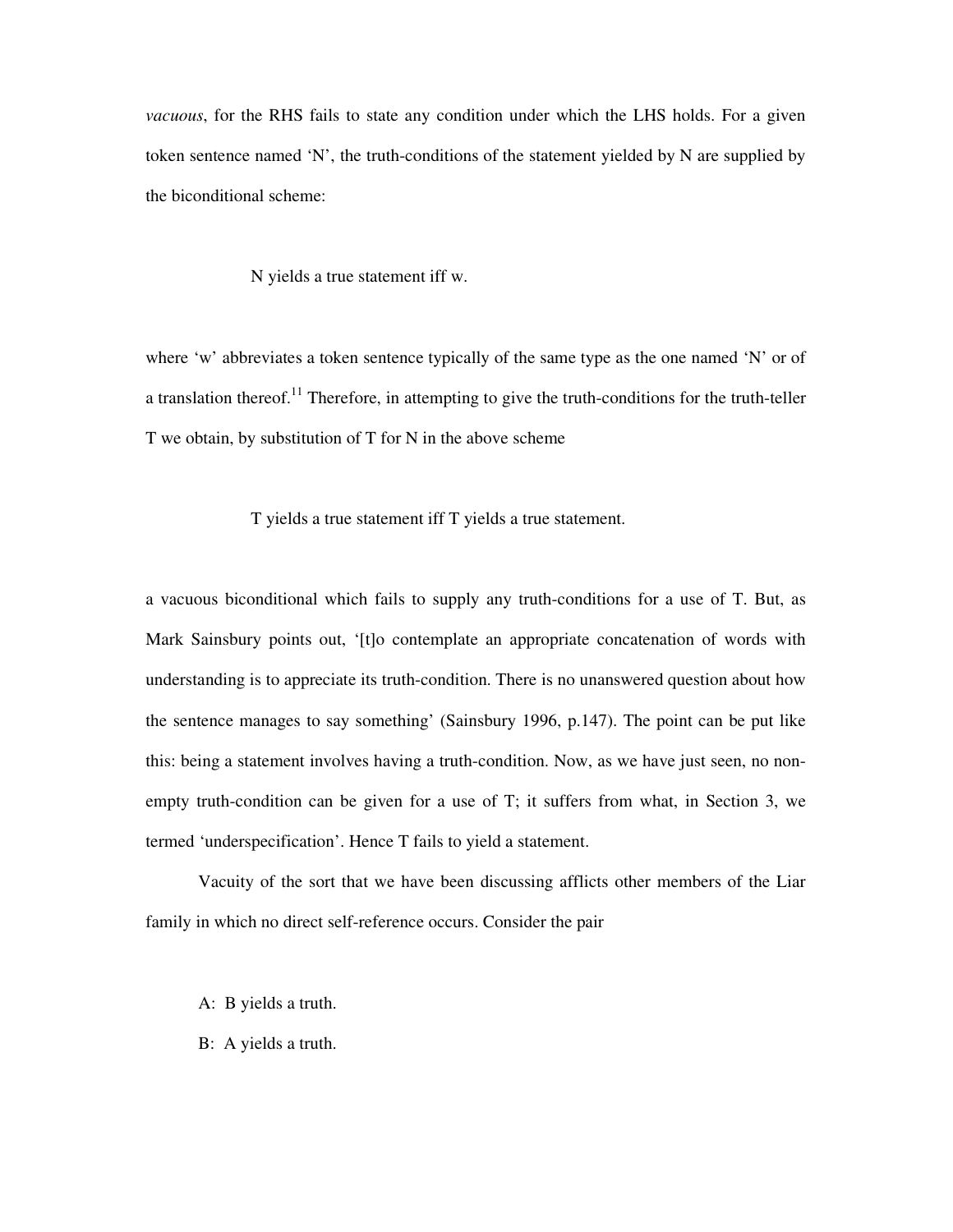The truth-condition for A (if it had one) would be

A yields a truth iff B yields a truth.

And the truth-condition for B (if it had one) would be

B yields a truth iff A yields a truth.

Solving these two biconditionals for A by transitivity gives the vacuous

A yields a truth iff A yields a truth.

so we conclude that A lacks content, delivers no truth-value, and so, likewise, does B.

G.E. Moore's 'Paradox of Analysis' can be read as a warning that giving a plausible general account of what makes an analytically true biconditional informative (non-vacuous) is going to be a non-trivial task. The above examples, however seem to be uncontroversial cases of vacuity: the meaning of a word is not explained merely by repeating that word; the truth-condition of an utterance cannot be given by announcing that it is true on condition that….it is true. Perhaps, so it may be objected, there are ways of specifying the content of an utterance other than by stating its truth-conditions. A child may come to understand the content of the assertion 'Here are five red apples', for example, by observing how competent speakers interact with the world, how they interweave a variety of actions when using those words to make that assertion (Wittgenstein 1953, §§ 1, 7). But there is nothing in or about the extra-linguistic world that discloses a content for T, A, or B.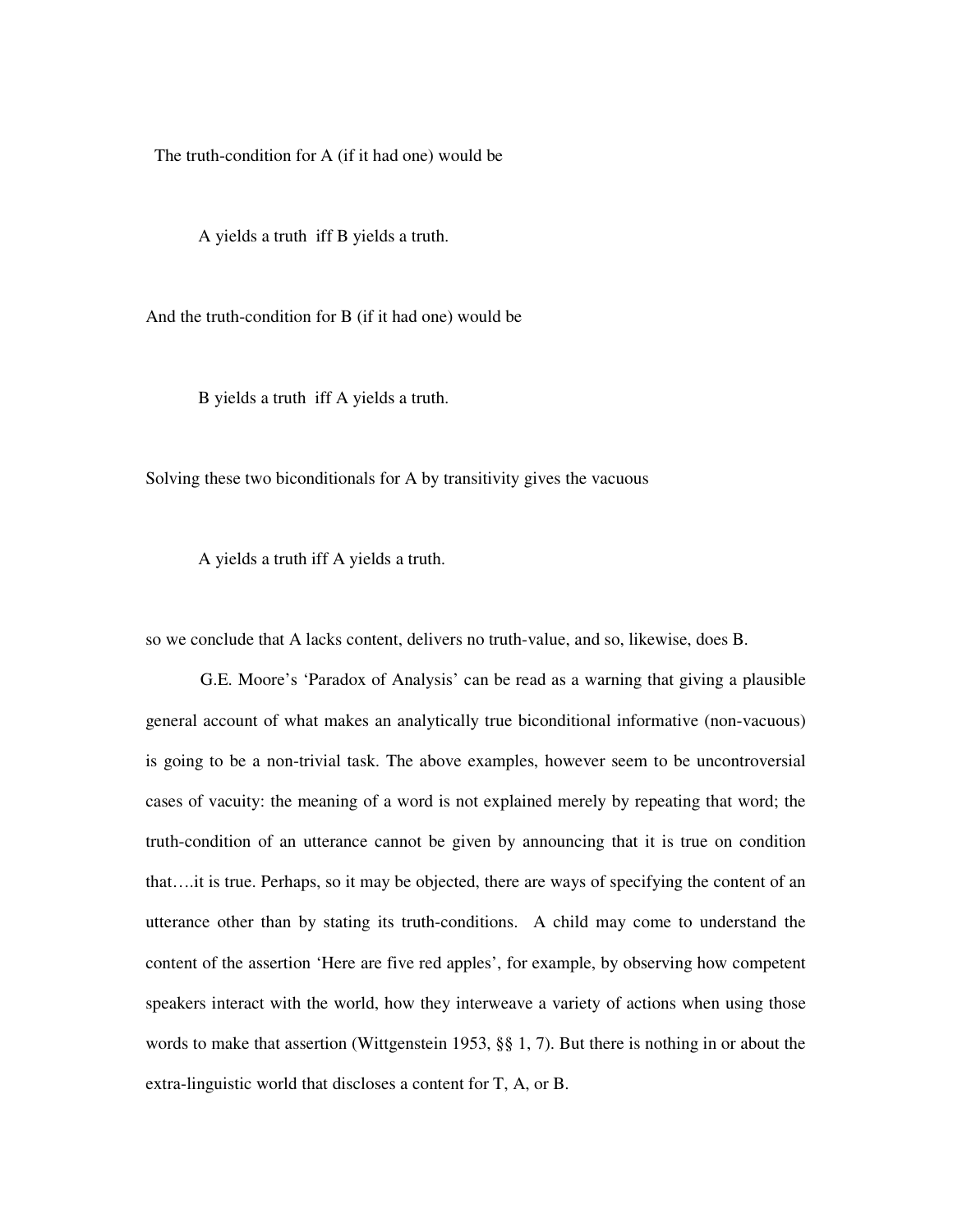Less argument is needed in the case of paradoxes that are not truth-teller variants. Here, again, there is failure of specification, but of an even more pernicious kind. The following is surely a spectacularly flawed attempt to deliver a viable rule of squash: 'A let ball is awarded to a player iff a let ball is not awarded to a player'. Obviously, this 'rule' is empty and can offer no guidance to a referee. A 'rule' that cannot regulate is no rule. Likewise, there are 'definitions' that do not succeed in defining. The sentence 'Iens' can be a successful definition of 'Iendum' only if 'Iendum iff Iens' is true. But

S yields a true statement iff S does not yield a true statement.

is obviously *not* true. Therefore, by the same train of reasoning as we employed in the discussion of T, no truth-condition can be given for a use of the Strengthened Liar

S: S does not yield a true statement.

for the attempt to do so (above) is a biconditional that is not true. Hence the Strengthened Liar S fails to yield a statement and thus lacks a truth-value. I can say that, using a token (C) 'S does not yield a true statement', and the truth-condition of C is

C yields a true statement iff S does not yield a true statement

Since, as we have argued, S does not yield a true statement, C does.

J.L. Austin wrote that the Truth-teller is 'every bit as absurd' as the Liar (Austin 1950, p.122). But one might well be inclined to say that the Liar is even more absurd than the Truth-teller because its truth-conditions are not just vacuous but also visibly impossible to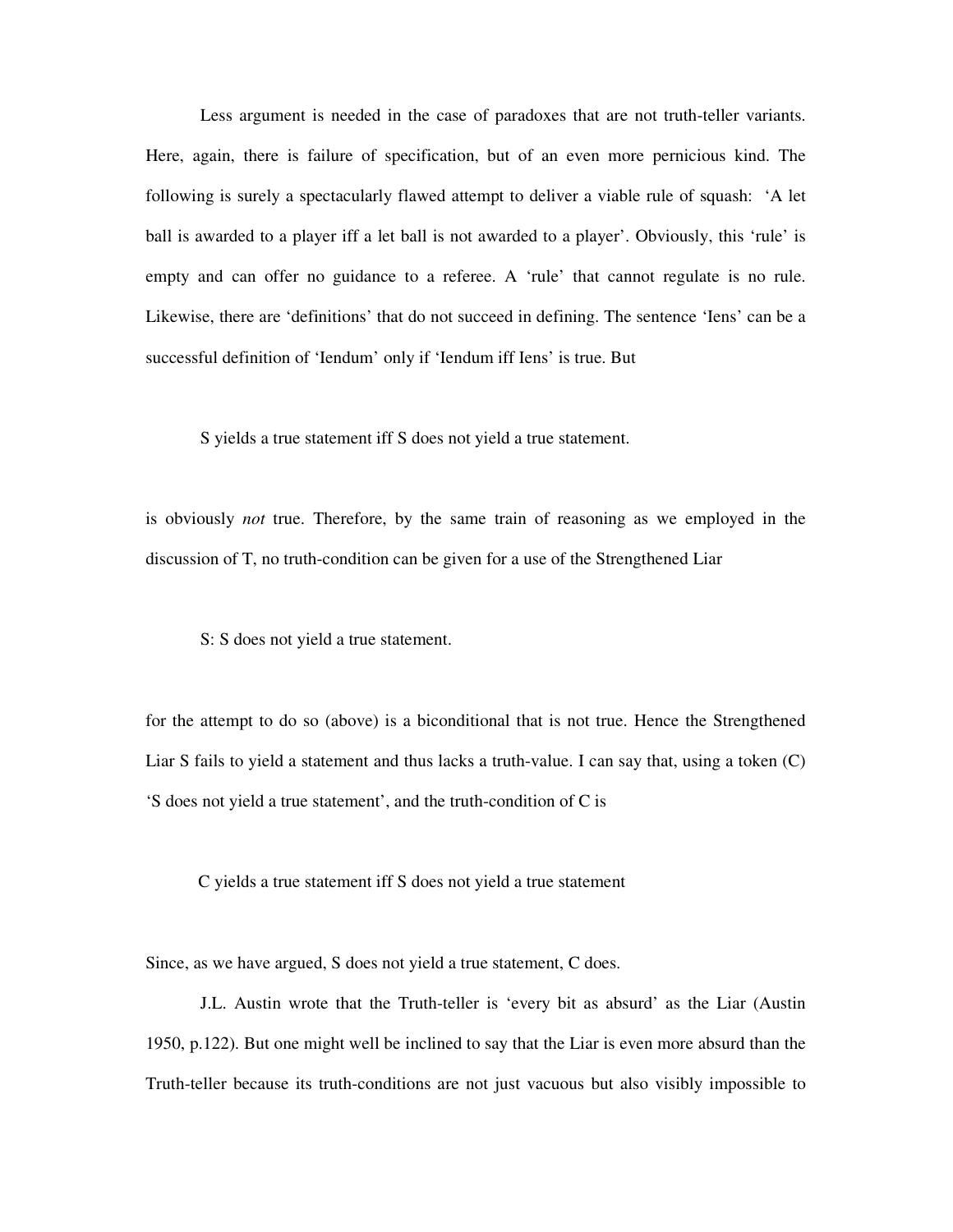satisfy. If I take my telephone off the hook (the analogy works better with old-fashioned telephones) then one of the conditions necessary for my receiving an incoming call cannot be satisfied. That is why, if I dial my own number, there is no ringtone. But with my own 'phone on the hook, I can pick up another 'phone, dial exactly the same number, and. succeed in getting a ringtone. Cassationists will say that a certain token of 'This sentence yields an untrue statement' fails to yield a statement and hence be not true. And they can say so by using an equiform token, and be speaking the truth, if their 'This' points to that other token and the 'This' in that token points to itself.

The more complicated variants on the standard Liar paradox, such as the Epimenides, the Cretins and Yablo's Paradox are just more subtle ways of masking the fact that the sentences they contain are associated with vacuous truth-conditions and hence fail to yield statements. Our derivation, at the beginning of Section 3, of a contradiction from the Yablo sequence amounted just to a demonstration that the content of the first member,  $Y_1$ , of that sequence is given by

$$
Y_1
$$
 is true iff  $\sim (Y_1)$  is true).

But a vacuous biconditional delivers no specification of content. It is this inadequate specification of content that is responsible for members of the generic Fibonacci having no numerical values and for the members of the Yablo sequence having no truth-values. Standing outside the sequence, we can use a token of the sentence 'For all integers  $n>1$ ,  $Y_n$  is not true.' to say something true, even though the equiform  $Y_1$  fails to state anything.

#### **6. Set-theoretic paradoxes**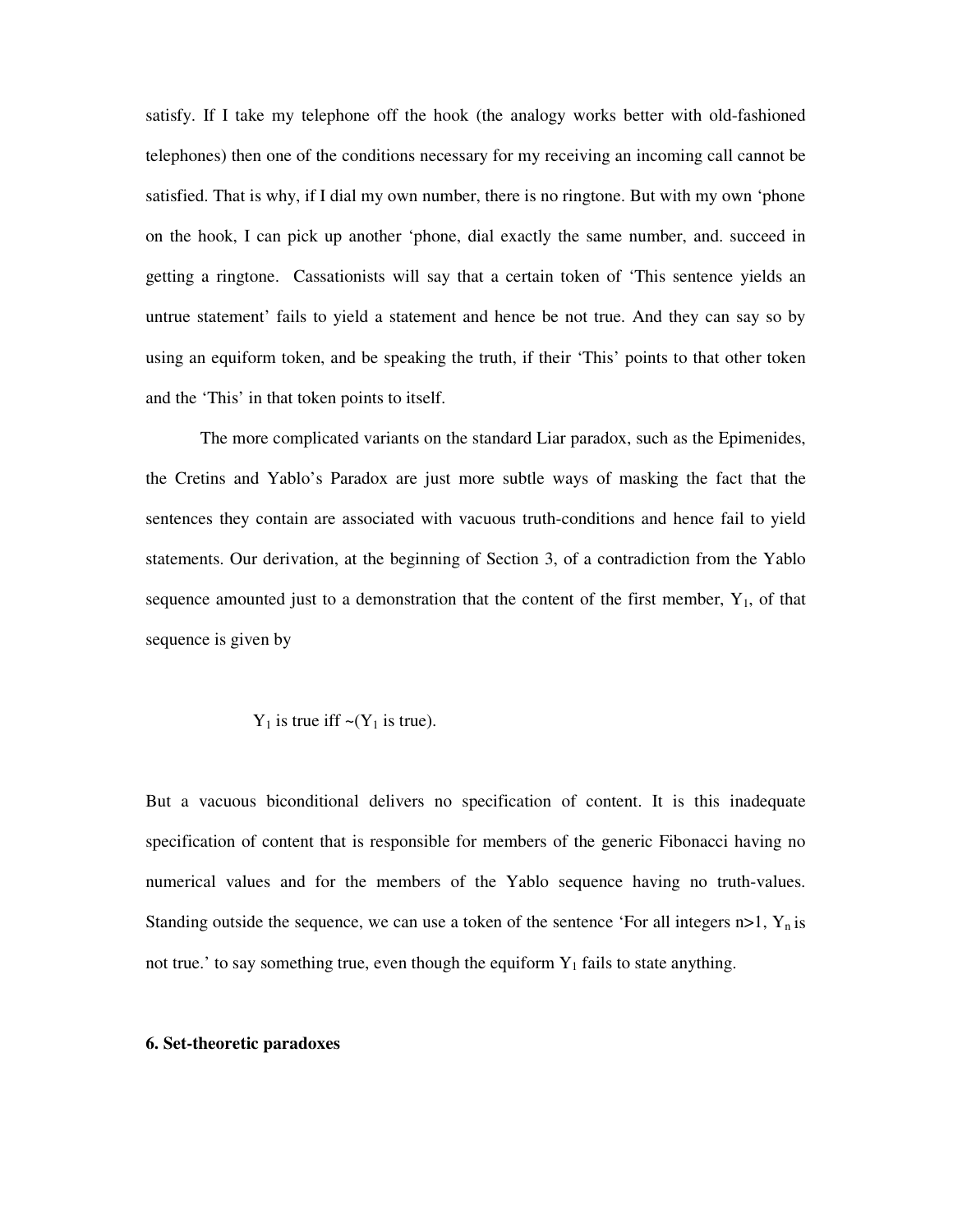Vacuity of biconditionals (*aliter*, failure to legitimately define) underlies other types of paradox. The biconditional

$$
K\ \epsilon\ K\ \mathrm{iff}\ K\ \epsilon\ K
$$

is vacuous, but is one of the conjuncts that appears when

DefK:  $(x)(x \in K \text{ iff } x \in x)$ 

is expanded out as an infinite conjunction of its instantiations. Thus DefK fails to define a class K; there is no class K, but there is a 'near miss' class K' defined by

DefK<sup>\*</sup>: (For all x, except x=K)(x  $\epsilon$  K iff x  $\epsilon$  x)

Likewise, no class R (the Russell Class) is given by

$$
DefR: (x)(x \in R \text{ iff } \neg(x \in x))
$$

although there is a 'near miss' class  $R^*$  in which, as in Def $K^*$ , the range of the variable is restricted — in this case, so as not to include  $R^*$ . (There are counterparts to these 'near miss' cases in the semantical paradoxes we have been considering. For example, no paradox would arise from Epimenides saying 'All Cretans except myself are total liars'.) In the set theoretical paradoxes, membership conditions cannot be formulated non-vacuously; in the semantical paradoxes, truth conditions cannot be formulated non-vacuously. Herein lies the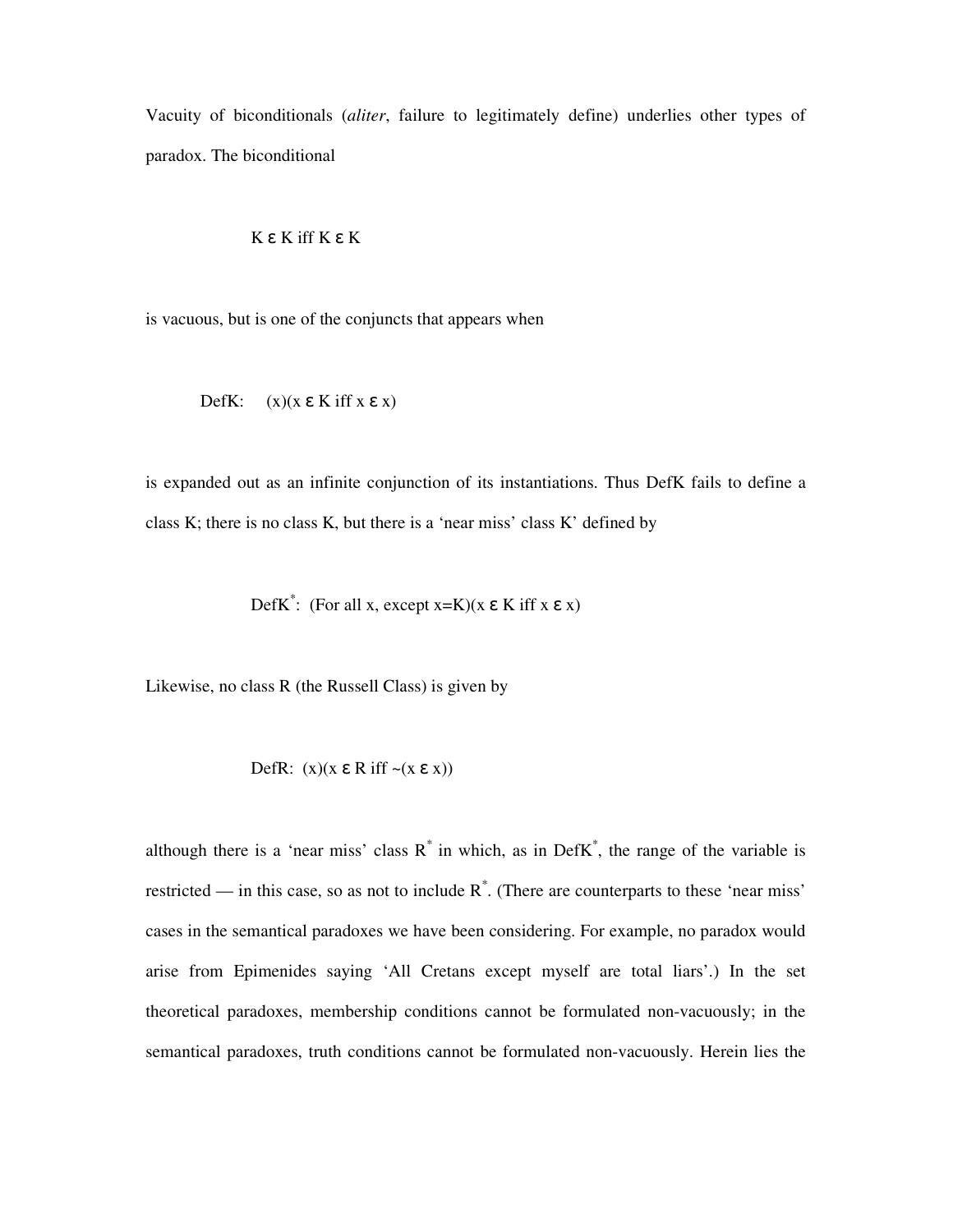deep similarity between these two families of paradox. The sets and the statements we thought we were dealing with are irredeemably ill-defined and so do not exist.<sup>12</sup>

*Department of Philosophy, SECL* LAURENCE GOLDSTEIN *Cornwallis Building NW University of Kent Canterbury Kent CT2 7NF UK L.Goldstein@kent.ac.uk* 

#### **References**

Almog, Joseph, J. Perry and H. Wettstein (eds) 1989: *Themes from Kaplan*. Oxford: Oxford University Press.

Austin, J.L. 1950: 'Truth'. *Proceedings of the Aristotelian Society, supp. vol. 24, pp.111-28.* 

- Chapuis, André and A. Gupta (eds) 2000: *Circularity, Definition, and Truth*. New Delhi: Indian Council of Philosophical Research.
- De Rijk, L.M. 1966: 'Some Notes on the Mediaeval Tract *De Insolubilibus*, with the Edition of a Tract Dating from the End of the Twelfth Century'. *Vivarium*, 4, pp. 83–115.

Gaifman, Haim 1992: 'Pointers to Truth'. *The Journal of Philosophy*, 89, pp. 223–61.

- ——2000: 'Pointers to Propositions', in Chapuis and Gupta, 2000, pp.79-121. (Also available at http://www.columbia.edu/~hg17/gaifman6.pdf).
- Goldstein, Laurence 1999: 'Circular Queue Paradoxes the Missing Link'. *Analysis*, 59, pp.284–90.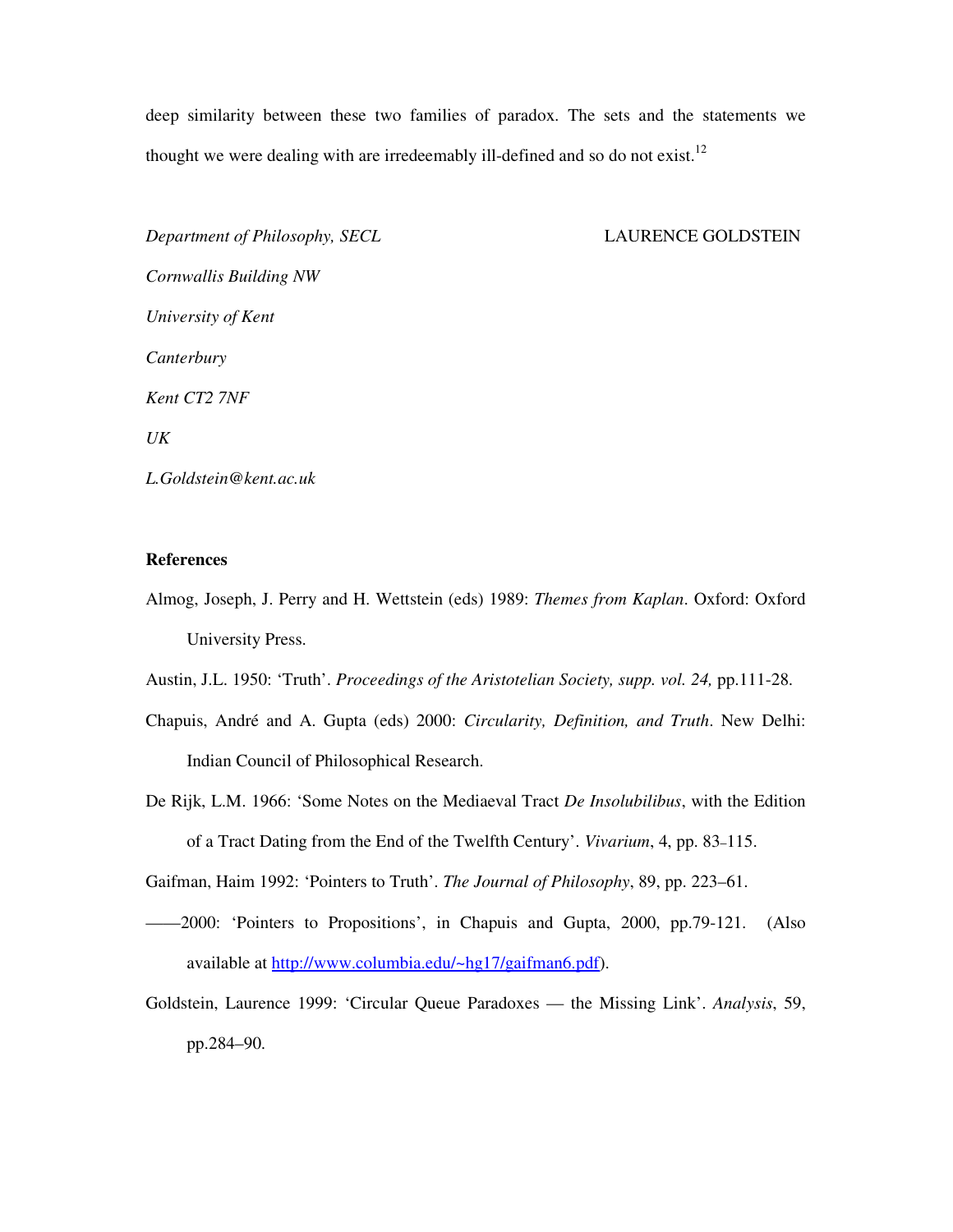- Hughes, G.E. 1982: *John Buridan on Self-Reference: Chapter Eight of Buridan's Sophismata*. Cambridge: Cambridge University Press.
- Kaplan, David 1977: 'Demonstratives: An Essay on the Semantics, Logic, Metaphysics, and Epistemology of Demonstratives and Other Indexicals', in Almog, Perry and Wettstein 1989, pp.565-614. Originally circulated in 1977.
- Kripke, Saul 1975: 'Outline of a Theory of Truth'. *The Journal of Philosophy*, 72, pp. 690– 716.
- Locke, John 1690: *An Essay concerning Human Understanding*, ed. P.H. Nidditch. Oxford: Clarendon Press 1979.
- Maudlin, Tim 2004: *Truth and Paradox: Solving the Riddles*. Oxford: Oxford University Press.
- Monk, Ray and A. Palmer (eds) 1996: *Bertrand Russell and the Origins of Analytical Philosophy*. Bristol: Thoemmes Press.
- Priest, Graham, JC Beall and B. Armour-Garb 2004: *The Law of Non-Contradiction: New Philosophical Essays*. Oxford: Oxford University Press.

Putnam, Hilary 1982: *Reason, Truth and History*. Cambridge: Cambridge University Press.

- Sainsbury, Mark 1996: 'How Can We Say Something?', in Monk and Palmer 1996, pp.137- 51.
- Spade, Paul 1987: 'Five Early Theories in the Mediaeval *Insolubilia*-Literature'. *Vivarium*, 25, pp.24-46.
- Tennant, Neil 2004: 'An Anti-realist Critique of Dialetheism', in Priest, Beall and Armour-Garb, pp.355–84.
- Wittgenstein, Ludwig 1922: *Tractatus Logico-Philosophicus*. London: Routledge and Kegan Paul.

Wittgenstein, Ludwig 1953: *Philosophical Investigations*. Oxford: Basil Blackwell.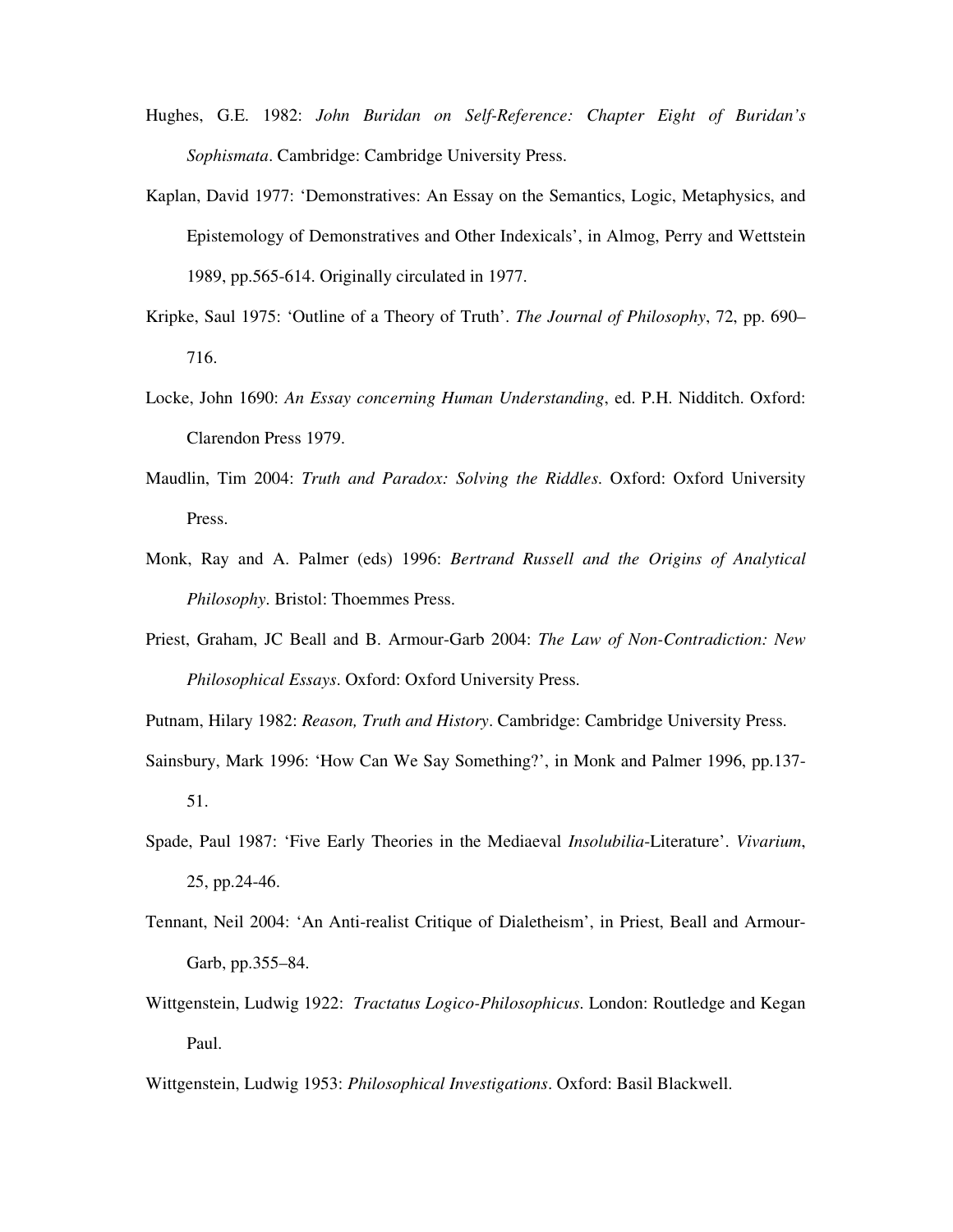Yablo, Stephen 1985: 'Truth and Reflection'. *Journal of Philosophical Logic*, 14, pp.297– 349.

Yablo, Stephen 1993: 'Paradox without Self-reference'. *Analysis*, 53, pp. 252–3.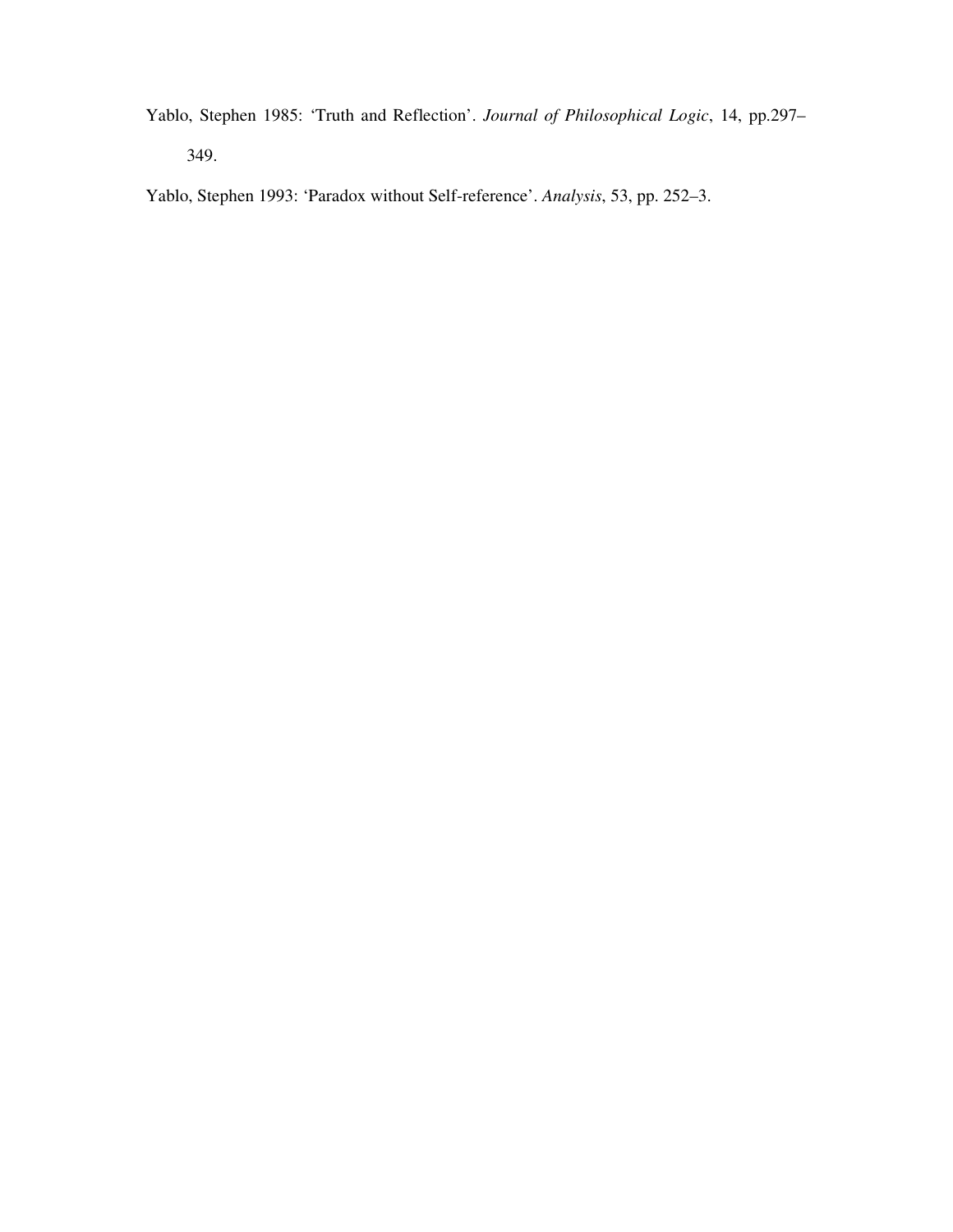<sup>1</sup> For information on the Fibonacci numbers, the Golden Section and the Golden String, consult Ron Knott's impressive web site

http://www.mcs.surrey.ac.uk/Personal/R.Knott/Fibonacci/fib.html.

<sup>2</sup> For example, Wittgenstein (1922, 4.461, 4.4611, 6.1, 6.11, 6.111, 6.1264) argued that, though tautologies and contradictions are perfectly grammatical sentences (Satzzeichen) and are not nonsensical (unsinnig), they are without sense (sinnlos), they 'say nothing'; in other words, they do not yield statements (Sätze).

 $3$  This would be the outcome of applying the evaluation scheme of Kripke (1975).

<sup>4</sup> Following, respectively, the semantic schemes of Maudlin (2004) or that of Gaifman (1992, 2000). The approach taken here is closer to the 'pointer semantics' of Gaifman, in which the bearers of truth are inscriptions (or other such physical objects) *as they are used*, and I shall henceforth follow Gaifman in referring to lack of truth-value as 'GAP'.

 $<sup>5</sup>$  J.L. Austin (1950, p.127) raises this issue in a characteristically chirpy way: 'When is a</sup> statement not a statement?'. Of the many suggested answers, he includes '[w]hen it is a formula in a calculus: when it is a performatory utterance; when it is a value judgement: when it is a definition: when it is part of a work of fiction'. Other cases for which it has been claimed that a meaningful sentence fails to deliver a statement include instances of presupposition-failure, and of sentences containing demonstrative expressions unaccompanied by a demonstration. We shall later be suggesting the answer: 'When the candidate statement fails to have a truth-condition'. Austin's view was that, when something masquerading as a statement has been unmasked, it is better '*not* to call it a statement and *not*  to say that it is true or false'.

<sup>6</sup> Dialetheists, of course, disagree but their position is put under irresistible pressure by Tennant (2004), and I shall not discuss it here.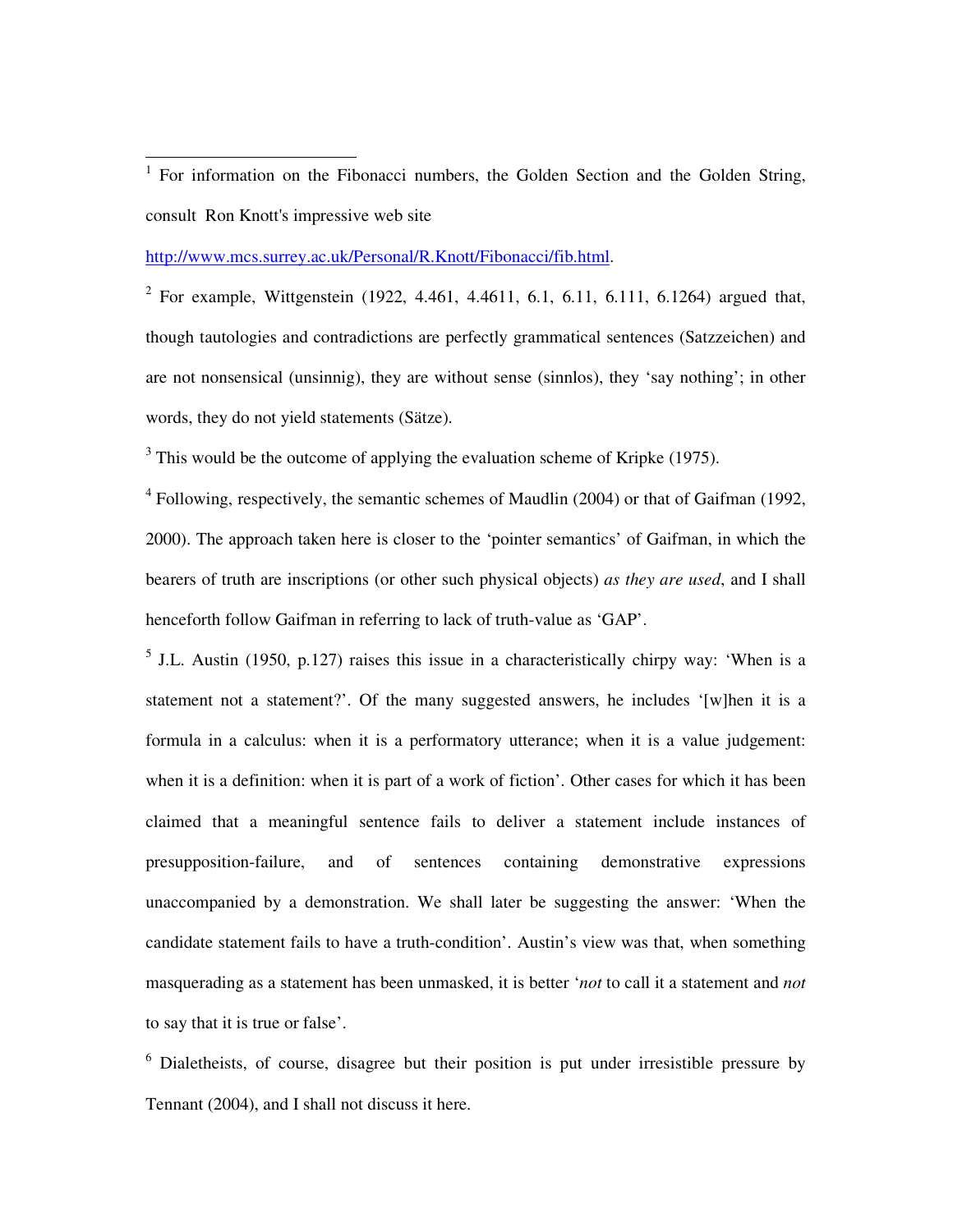<sup>7</sup> As Kripke (1975, p.693) points out, if 'Jack' is not already a name in the language we are using, then there is nothing to prevent us giving the name 'Jack' to the *uninterpreted finite sequence of marks* 'Jack is short', but, as he notes, this does not show that a similar technique can be employed to obtain directly self-referential *propositions*.

 $\ddot{ }$ 

<sup>8</sup> An identical point is made by Buridan in his Eighth Sophism, where he is discussing the situation in which Socrates says 'What Plato is saying is false' while Plato says 'What Socrates is saying is false'. Buridan comments: 'There is no more reason why Socrates' proposition should be true, or false, than Plato's, or *vice versa*, since they stand in an exactly similar relation to each other. So I shall assume that if either is true, so is the other, and if either is false, so is the other.' Buridan goes on to conclude that the propositions of both Socrates and Plato are false (Hughes 1982, pp.51–2).

9 This important distinction between the sentence proferred (*prolatum*) in an utterance and the thought expressed (*assertio cum prolatione*) was made as early as the early thirteenth century by the anonymous author of a treatise called *Insolubilia Monacensia*. See de Rijk (1966, p.106). A similar view is expressed by John Locke: '*Man* therefore had by Nature his Organs so fashioned, as to be *fit to frame articulate Sounds*, which we call Words. But this was not enough to produce Language; for Parrots, and several other Birds, will be taught to make articulate Sounds distinct enough, which yet, by no means, are capable of Language. Besides articulate Sounds, therefore, it was farther necessary, that he should be *able to use these Sounds, as Signs of internal Conceptions*; and to make them stand as marks for the *Ideas* within his own mind' (Locke 1690, Bk 3, Ch. 1, Sect. 1–2). (I wish to suggest that these authors identified an important distinction, not to suggest that they offered a sustainable account of it.)

 $10$  For a defence of the claim that the words in a sentence do not intrinsically possess semantical properties, see Putnam (1982, p.5). The relevant section also available at